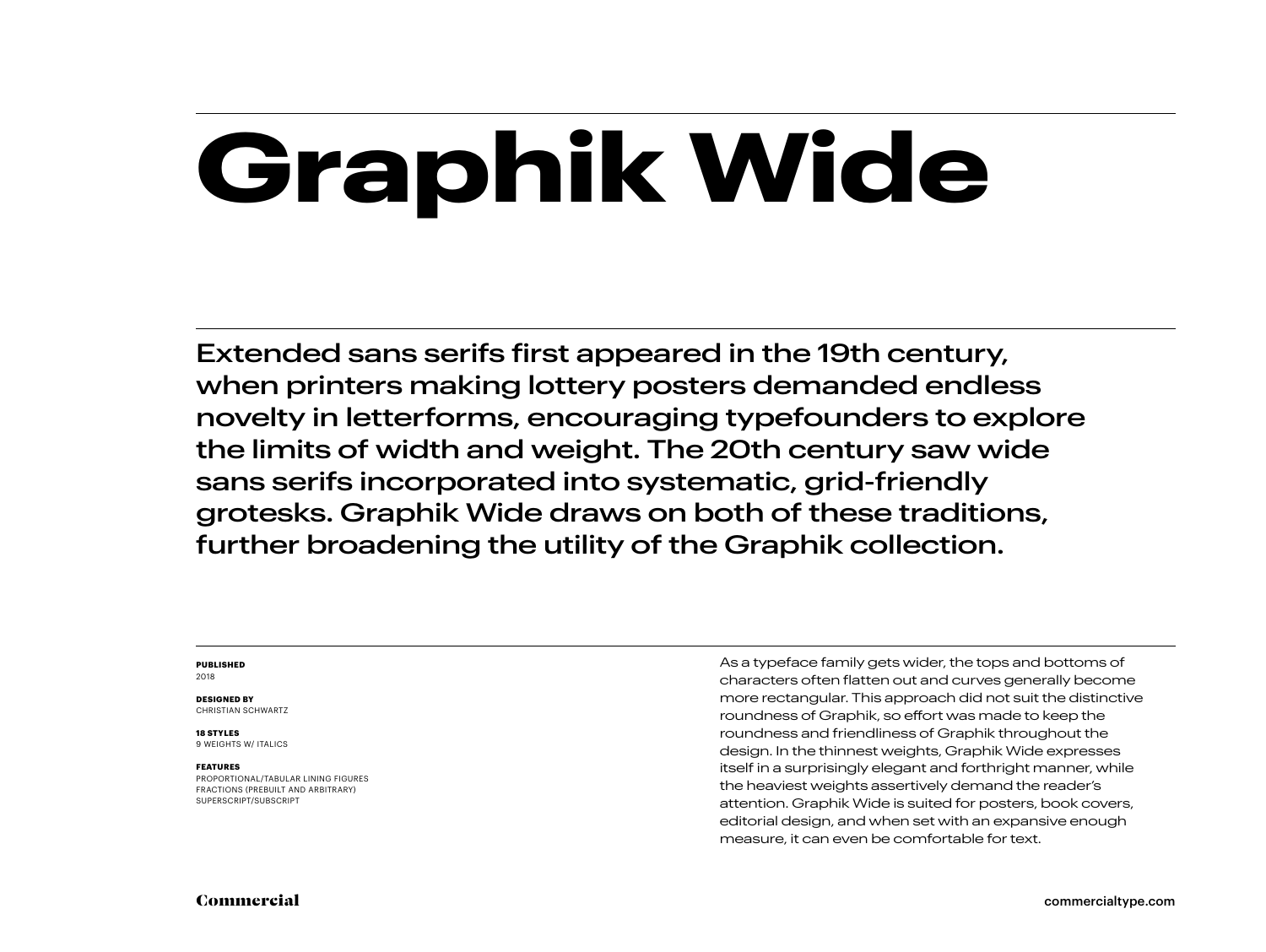Graphik Wide Thin *Graphik Wide Thin Italic* Graphik Wide Extralight *Graphik Wide Extralight Italic* Graphik Wide Light *Graphik Wide Light Italic* Graphik Wide Regular *Graphik Wide Regular Italic* Graphik Wide Medium *Graphik Wide Medium Italic* **Graphik Wide Semibold** *Graphik Wide Semibold Italic* **Graphik Wide Bold** *Graphik Wide Bold Italic* Graphik Wide Black *Graphik Wide Black Italic* Graphik Wide Super *Graphik Wide Super Italic*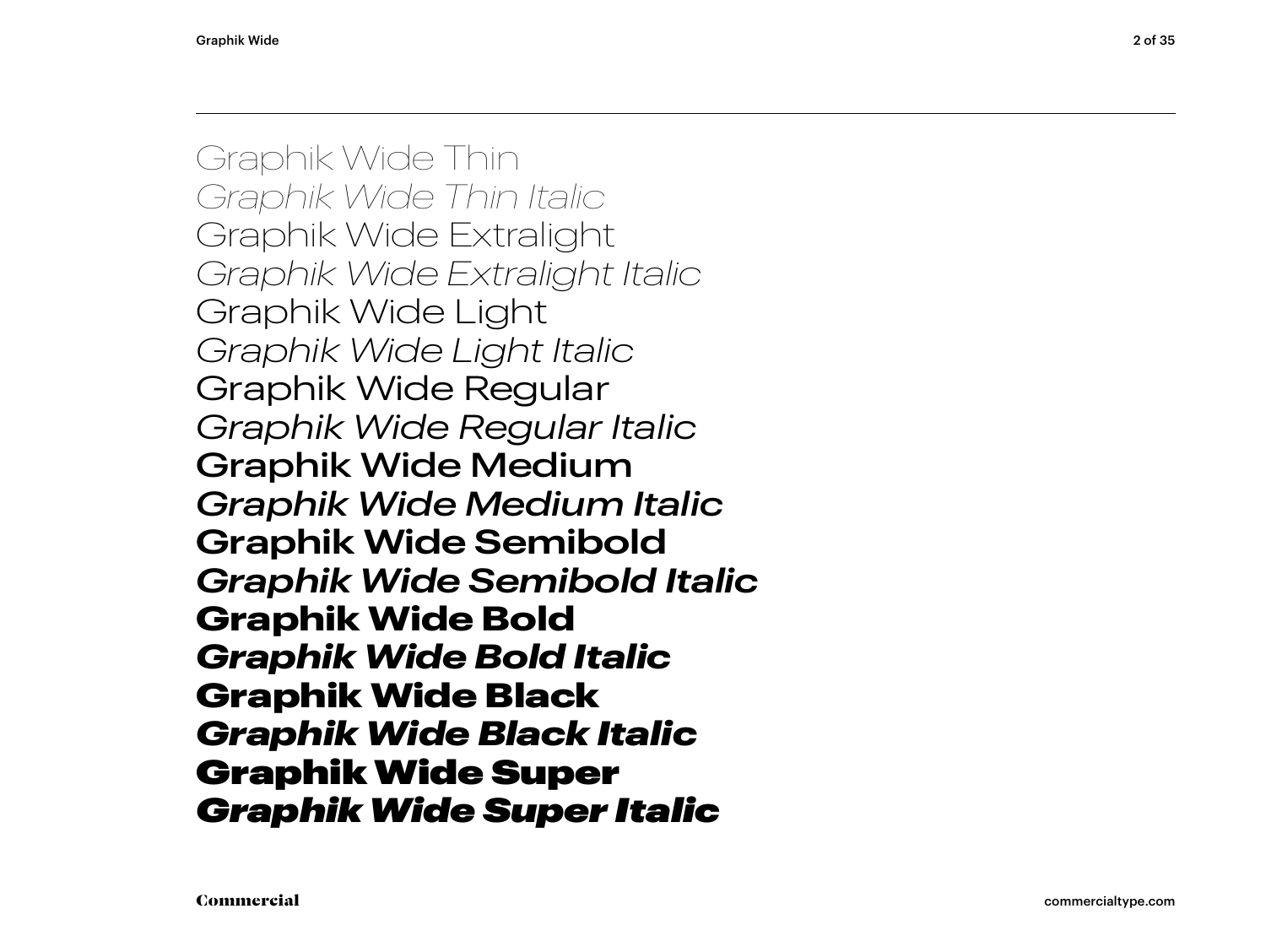

# Infrastructurally SIMPLEMENTE *Charakteriséiert*

GRAPHIK WIDE EXTRALIGHT, EXTRALIGHT ITALIC, 70 PT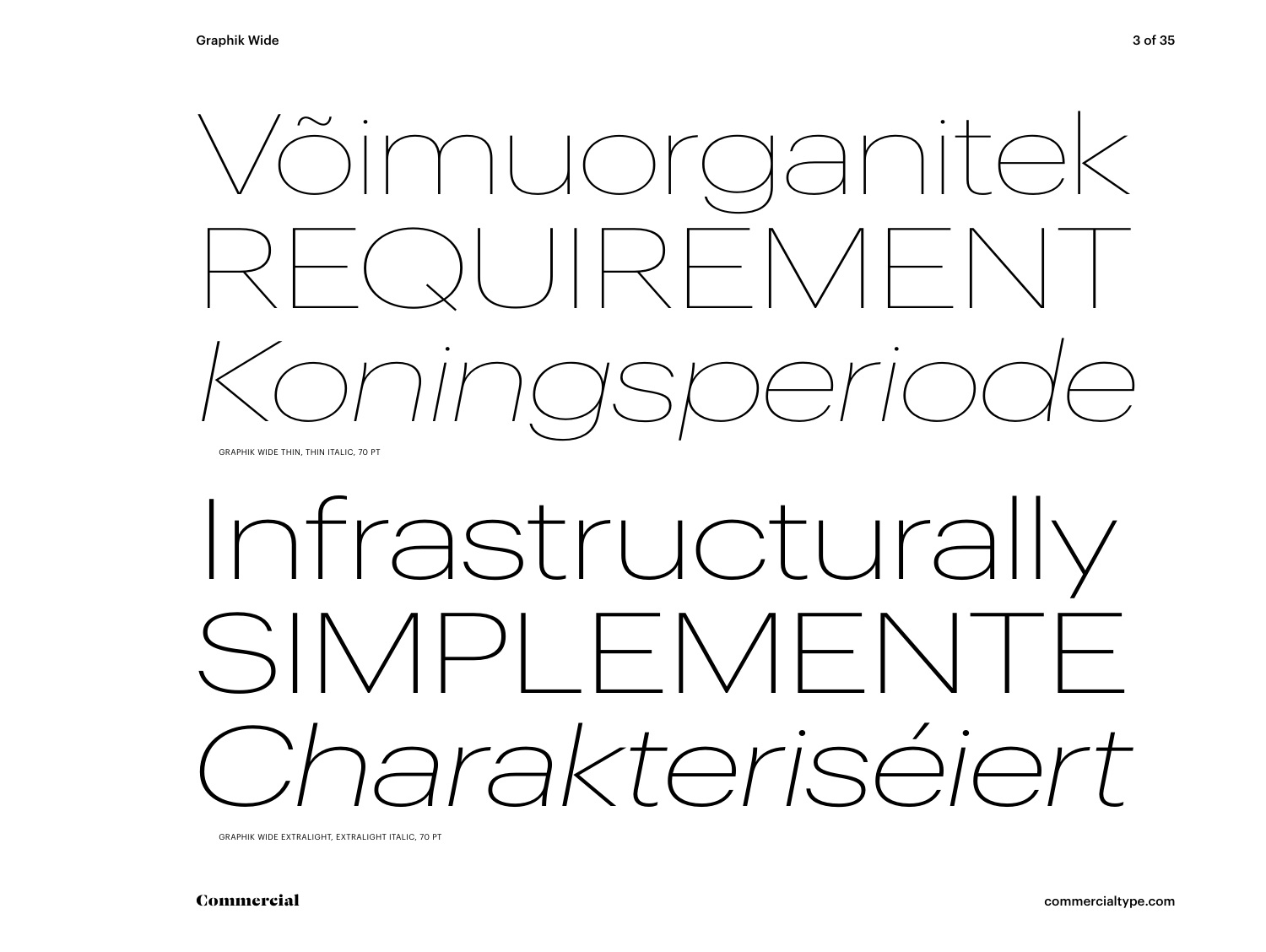# Circumstances ANNOUNCING *Fußballreporter*

GRAPHIK WIDE LIGHT, LIGHT ITALIC, 70 PT [ALTERNATE t]

# Reprezentacija SPECULATION *Cholmondeley*

GRAPHIK WIDE REGULAR, REGULAR ITALIC, 70 PT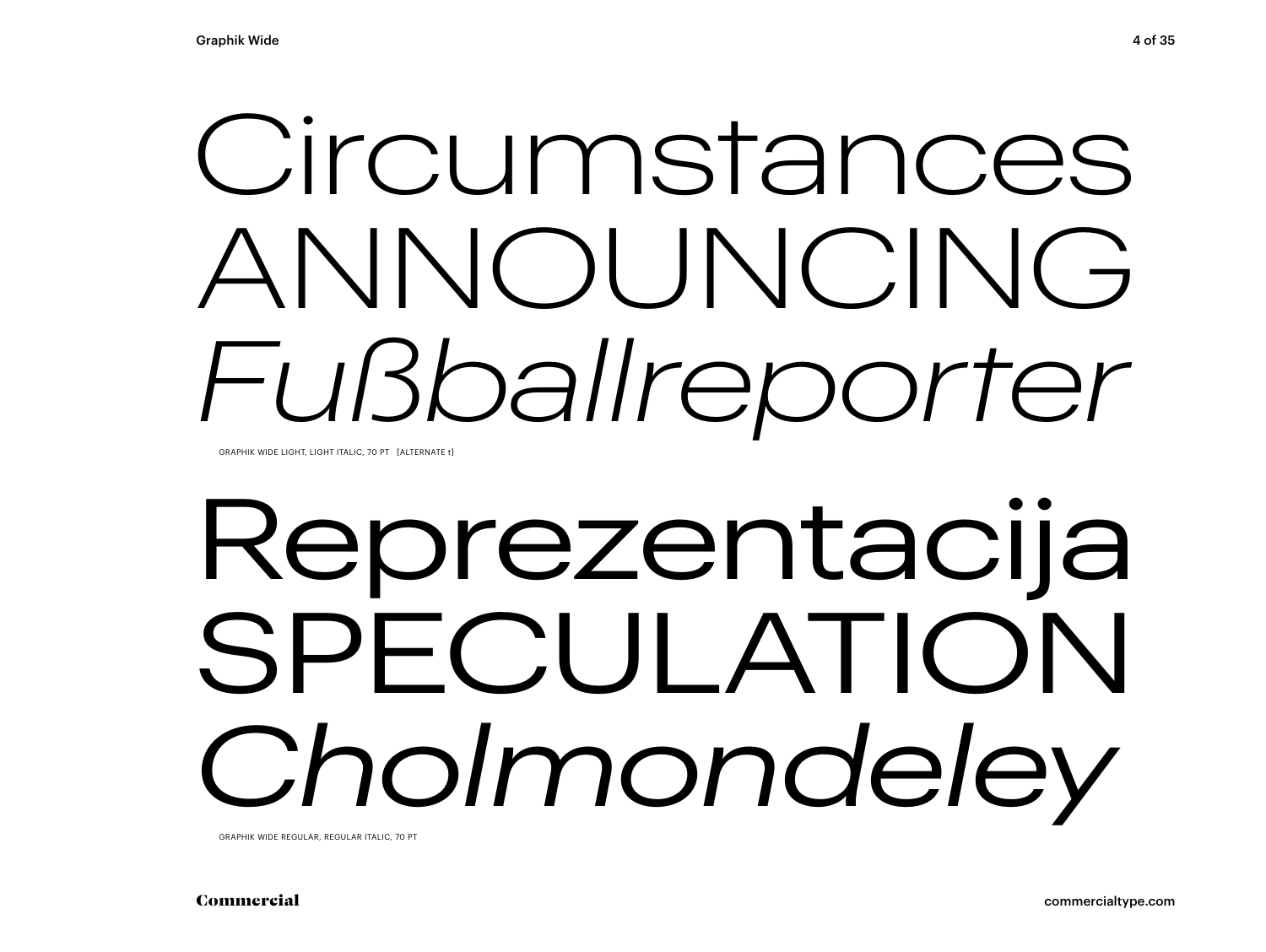## Cyfansoddiad PANTSÆTTES *Sportsmanlike* GRAPHIK WIDE MEDIUM, MEDIUM ITALIC, 70 PT

# **Aerodinamica PINAKASIKAT** *Modernization*

GRAPHIK WIDE SEMIBOLD, SEMIBOLD ITALIC, 70 PT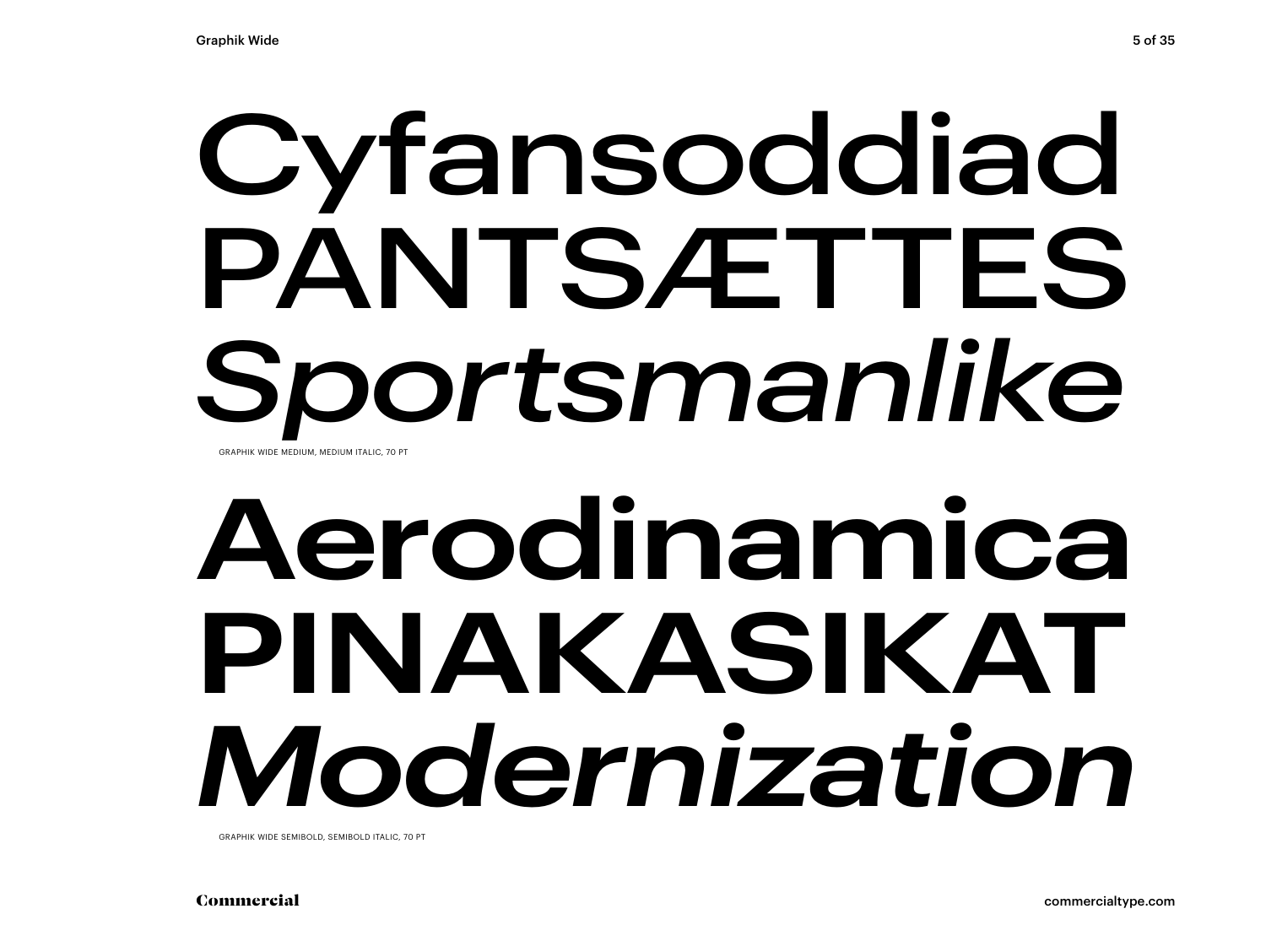## **Coachbuilder LEGISLAÇÃO** *Europäischen*  GRAPHIK WIDE BOLD, BOLD ITALIC, 70 PT

# Największym EXCHEQUER *Policymaking*

GRAPHIK WIDE BLACK, BLACK ITALIC, 70 PT [ALTERNATE a]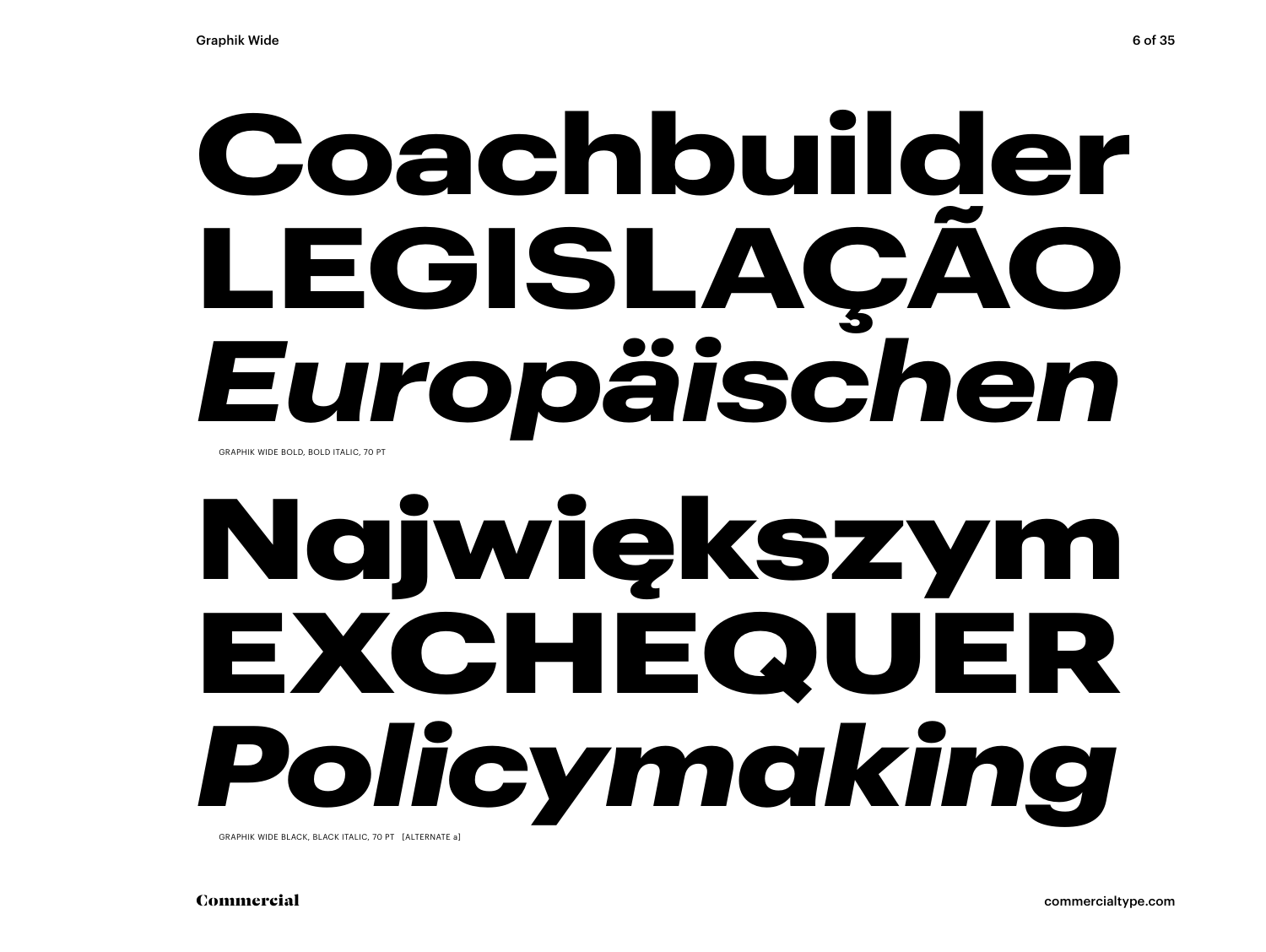# Uzaklaştırıldı TRADITIONS *Broadcasters*

GRAPHIK WIDE SUPER, SUPER ITALIC, 70 PT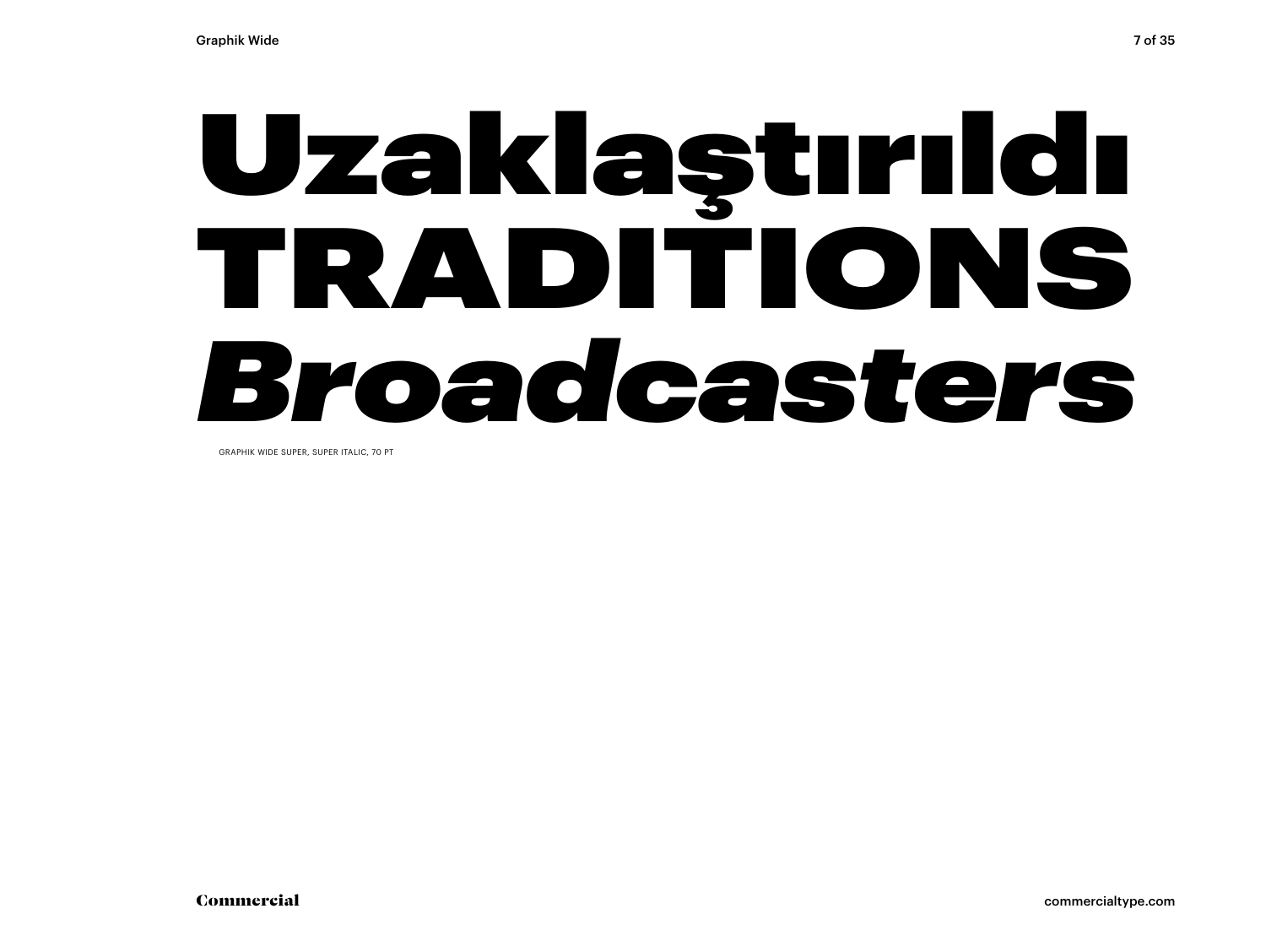## Aproximadament 1.500 km2 ) TRASNET *Schutz von Feuchtgebieten*

GRAPHIK WIDE THIN, THIN ITALIC, 40 PT [ALTERNATE a t]

## Bethford's enduring appeal INNENFOR KUIPERBEI *Dash of jackfruit and guava* GRAPHIK WIDE EXTRALIGHT, EXTRALIGHT ITALIC, 40 PT

Refreshingly unconcerned DOMED MOSAIC CEILING *Mondiale delle zone umide* 

GRAPHIK WIDE LIGHT, LIGHT ITALIC, 40 PT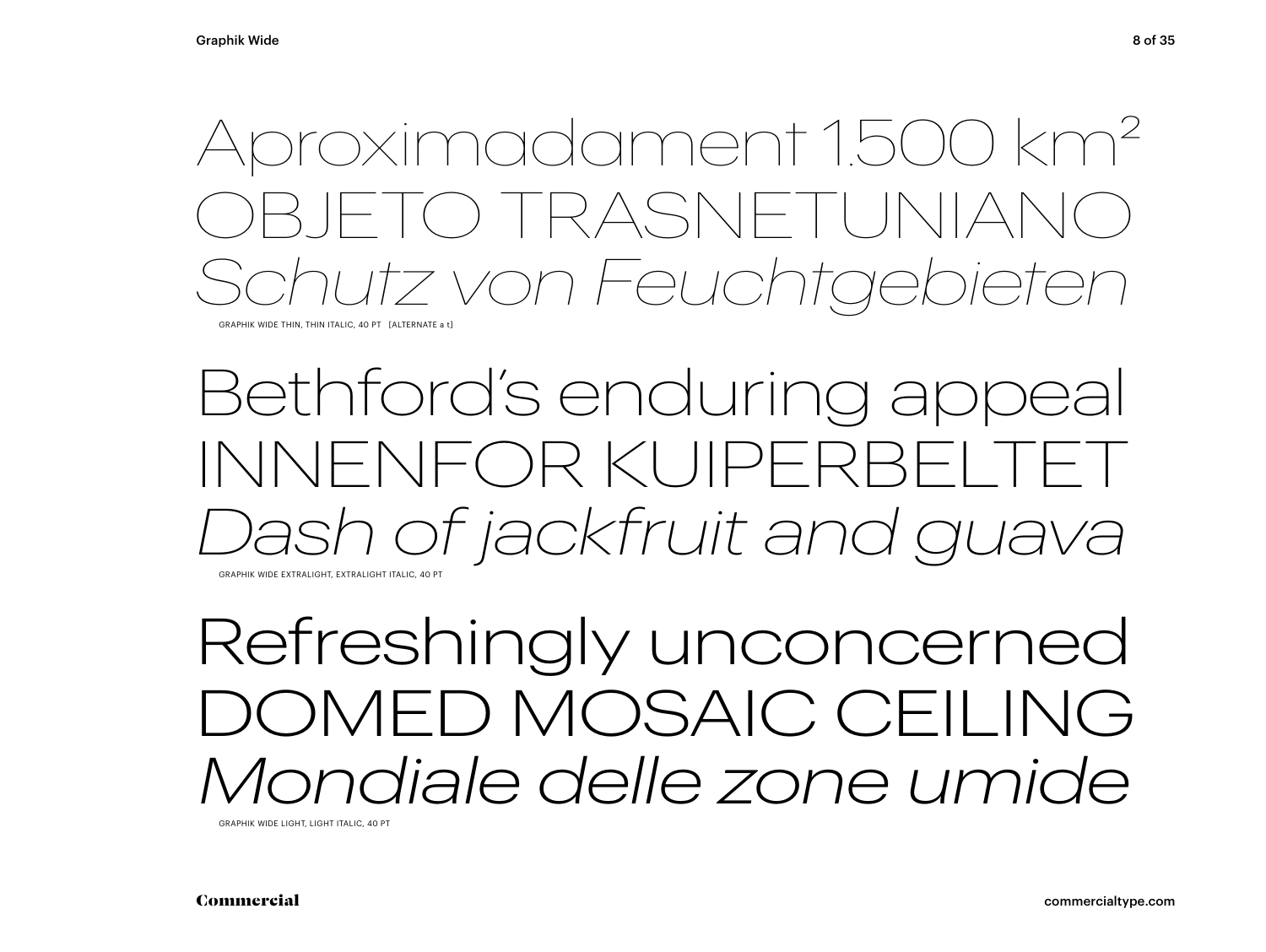## Most anticipated opening NEW TRADEMARK STYLE *A home's historical façade*

GRAPHIK WIDE REGULAR, REGULAR ITALIC, 40 PT [ALTERNATE ' ]

## Chobotnicemi je druhem RISKIEST FLOOD ZONES *Les funcions ecològiques* GRAPHIK WIDE MEDILIM, MEDILIM ITALIC, 40 PT

## **Souvenirs of this journey NAIIMPLUWENSIYAHAN** *Élőhelyek megőrzésének*

GRAPHIK WIDE SEMIBOLD, SEMIBOLD ITALIC, 40 PT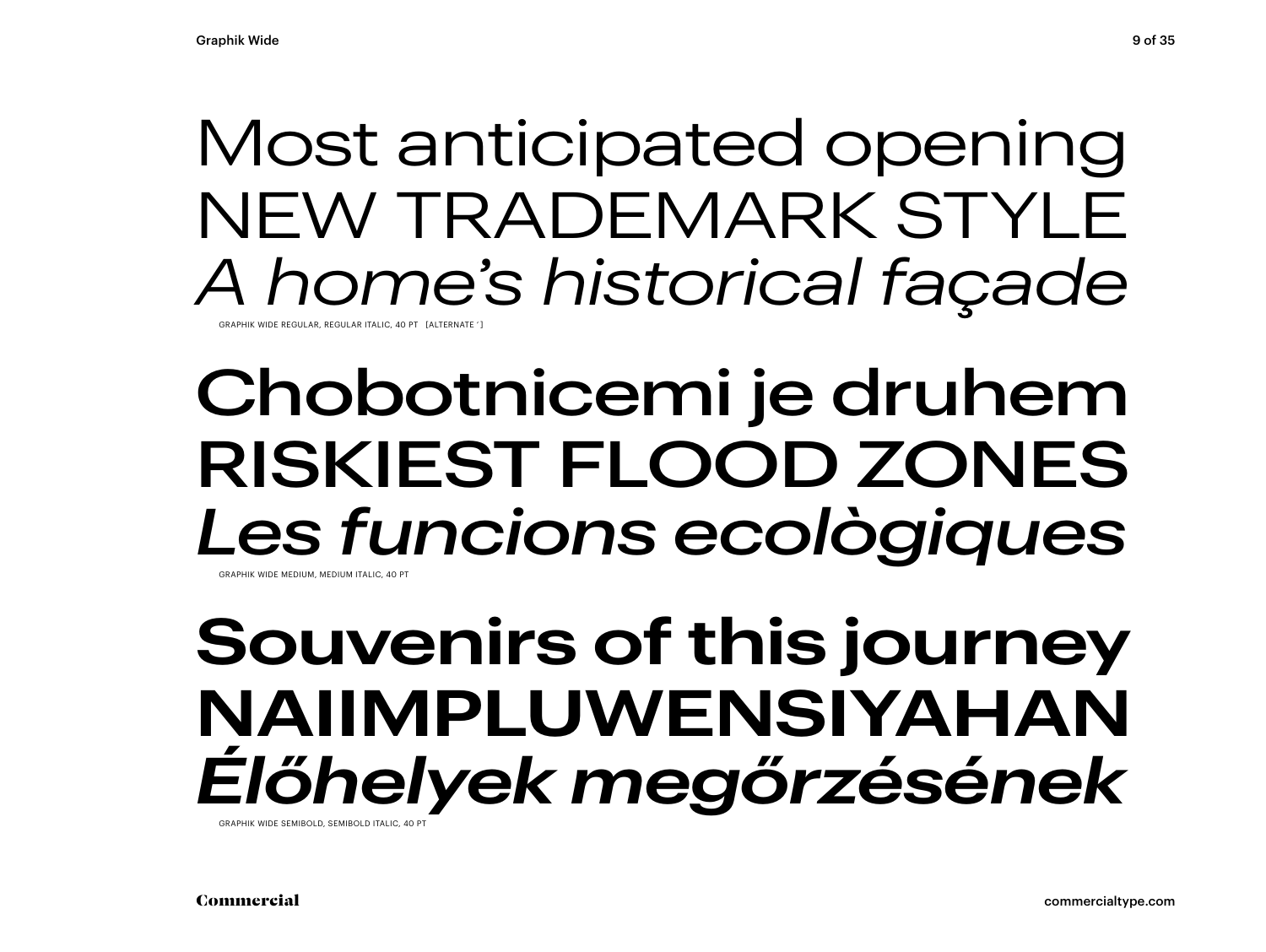## **Brick-and-mortar shops MONTAÑAS DE CALIZA** *27 functional prototypes*

GRAPHIK WIDE BOLD, BOLD ITALIC, 40

## Unei dezvoltări durabile RELIABLE ECONOMIES *Ġove daqshekk b'saħħtu* GRAPHIK WIDE BLACK, BLACK ITALIC, 40 PT

## Thorough test regimen GRZECZNOŚCIOWYMI *114 high-yield securities*

GRAPHIK WIDE SUPER, SUPER ITALIC, 40 PT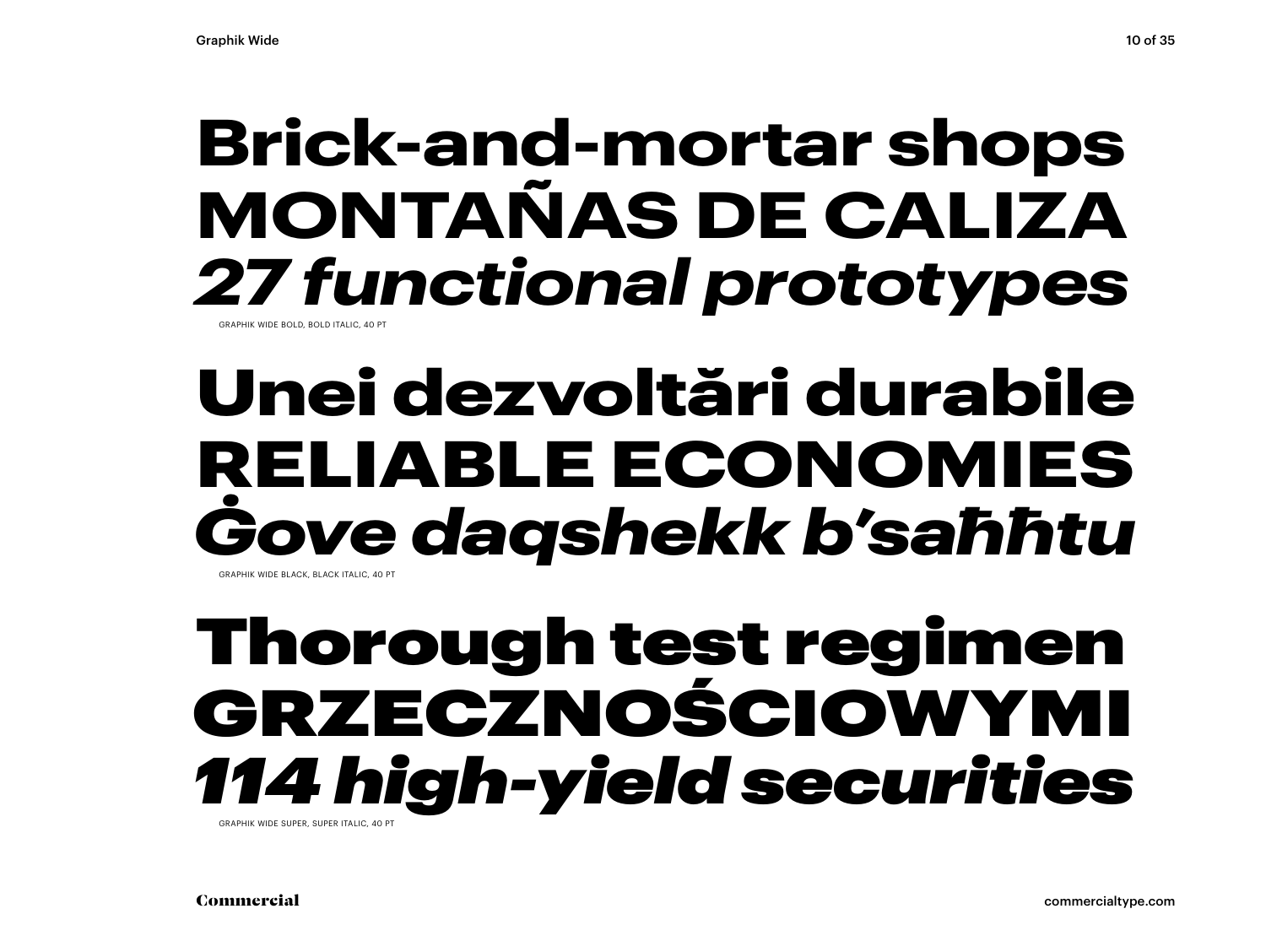Nagsimula ng makabagong awtobiograpiya OT OF FORMER BROOKLYN FARMLAI *Rates could eventually rise to \$6,750 per day*

GRAPHIK WIDE THIN, THIN ITALIC, 25 PT

Oldest examples date back 5,327,000 years L'ARTIFICIALIDAT D'AS REGLAS FORMAN A *1971 spillet sin hidtil suverænt bedste sæson*

GRAPHIK WIDE EXTRALIGHT, EXTRALIGHT ITALIC, 25 PT

Several exceptionally distant stellar objects TEŻ UCZYĆ MUZYKI, DO CZEGO NIE MIAŁ *Perskaityti pranešimą ir parodyti, kaip nauju*

GRAPHIK WIDE LIGHT, LIGHT ITALIC, 25 PT

Korsikako bigarren hiririk populatuena eta BUNDLES OF HOME-COOKING STAPLES *Nine sculpted plaques of Norse horsemen*

GRAPHIK WIDE REGULAR, REGULAR ITALIC, 25 PT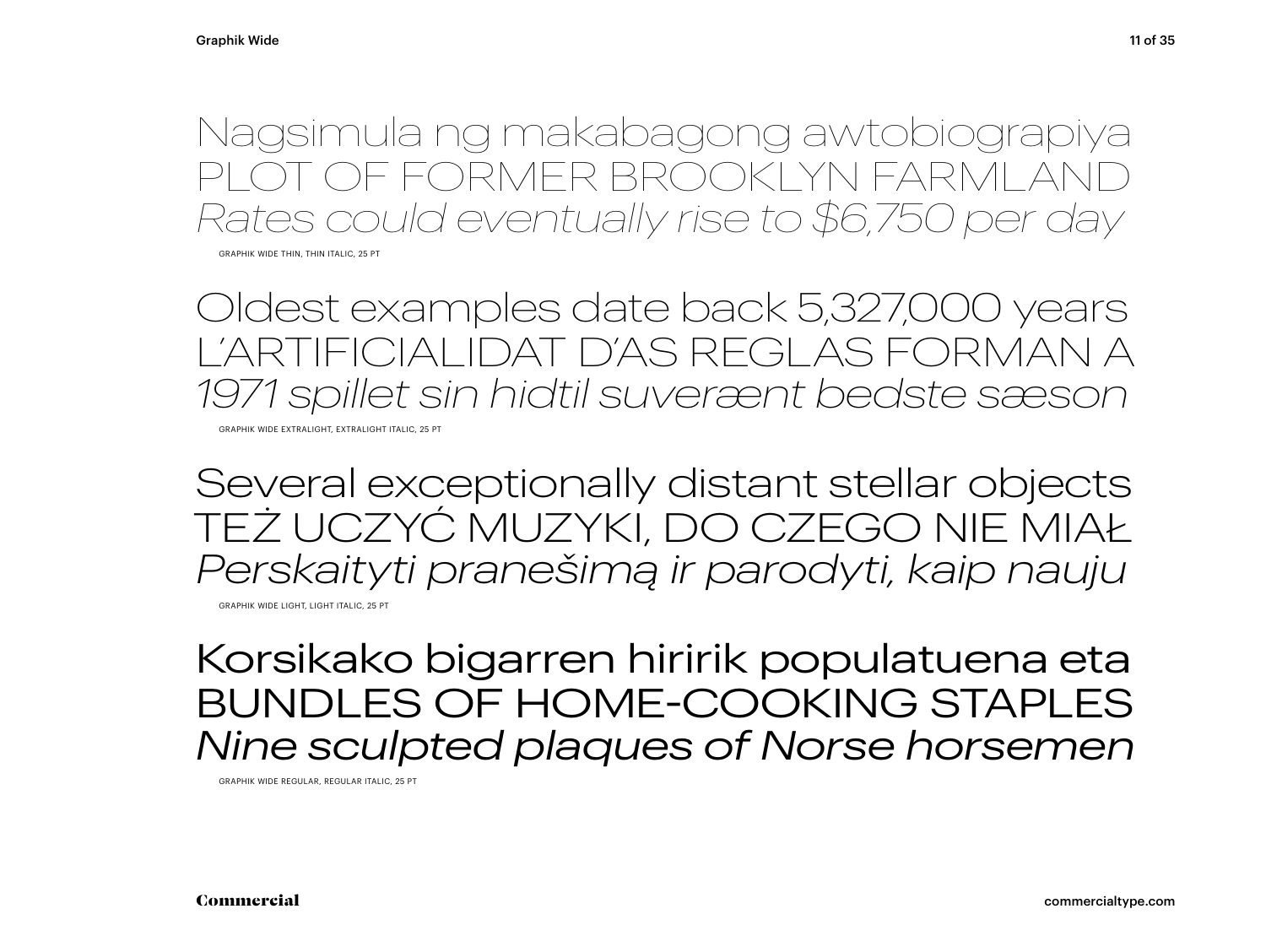### Suurin Pyreneiltä alkava joki on Garonne HE KĀHUI WHETŪ E WHITU A MATARIKI *Rows of historically significant ephemera*

GRAPHIK WIDE MEDIUM, MEDIUM ITALIC, 25 PT

### **4,698 acres of waterfront development PROFESIONALMENTE ENTRE 1992 – 97** *Eftirtektarverðust vegna eldvirkni sinnar*

GRAPHIK WIDE SEMIBOLD, SEMIBOLD ITALIC, 25 PT

### **La structure complexe des montagnes GOVERNMENT REFORM COMMITTEE** *Linguistic equivalents of "kakistocracy"*

GRAPHIK WIDE BOLD, BOLD ITALIC, 25 PT [ALTERNATE a t "" ]

### Indicative of paleolithic bread-making ANNUAL PRIVATE BOARD MEETINGS *Gotovo dva desetljeća intertnih sukoba*

GRAPHIK WIDE BLACK, BLACK ITALIC, 25 PT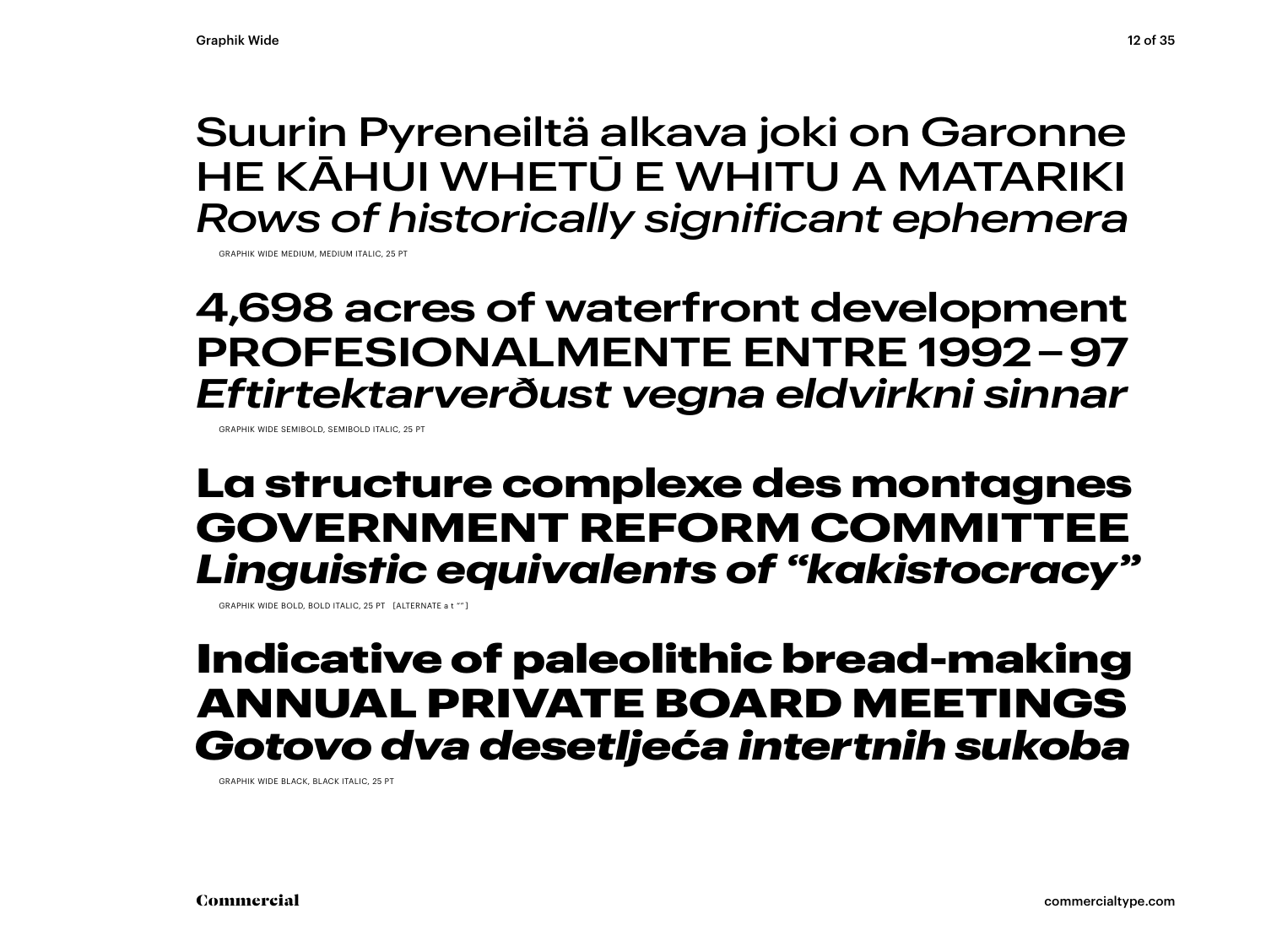### In der sechstgrößten Stadt Pakistans BEARISH INVESTMENTS IN ROBOTS *Leading 23 teams of archaeobotanists*

GRAPHIK WIDE SUPER, SUPER ITALIC, 25 PT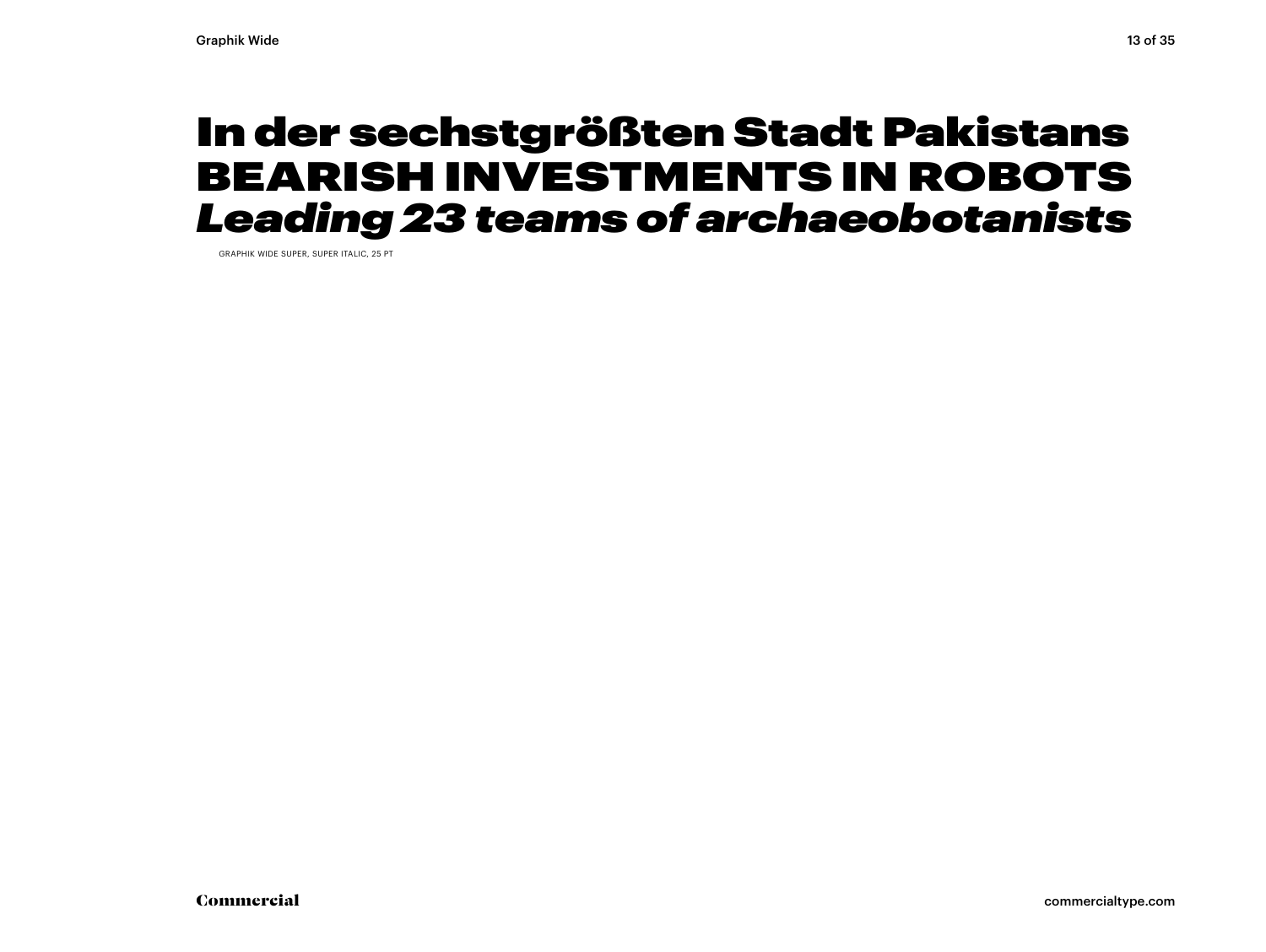Os senegaleses estão muito orgulhosos da sua reputação de A FELFÖLDBŐL, MELYNEK CSAPADÉKVIZEIT NYUGAT FELÉ *Fu costruito a partire dal 1885, con i lavori che si conclusero nel* GRAPHIK WIDE THIN, THIN ITALIC, 18 PT

Monet kaupungin matkailukohteet liittyvät sen merihistoriaan SCHWABING WAR VON 1890 BIS ZUM ERSTEN WELTKRIEG *Multi-ethnic country encompassing a wide variety of cultures* GRAPHIK WIDE EXTRALIGHT, EXTRALIGHT ITALIC, 18 PT

Svæðið handan marklínunnar kallast markteigur og er hann THOROUGH INVESTIGATION INTO THE CIRCUMSTANCES *Reportedly purged 158 million accounts in just three months* GRAPHIK WIDE LIGHT, LIGHT ITALIC, 18 PT

3.782 de kilometri de coastă maritimă la Oceanul Atlantic HER BRIEF REMARKS AHEAD OF THE CABINET MEETING *A chain with more than 47,500 locations around the world*

GRAPHIK WIDE REGULAR, REGULAR ITALIC, 18 PT [ALTERNATE a t]

Mitov and its suburbs are by far the largest urban area in A LOOK AT THE NEWEST TOP-TIER AIRPORT LOUNGES *Overkoepelende organisatie voor bergsportverenigingen*

GRAPHIK WIDE MEDIUM, MEDIUM ITALIC, 18 PT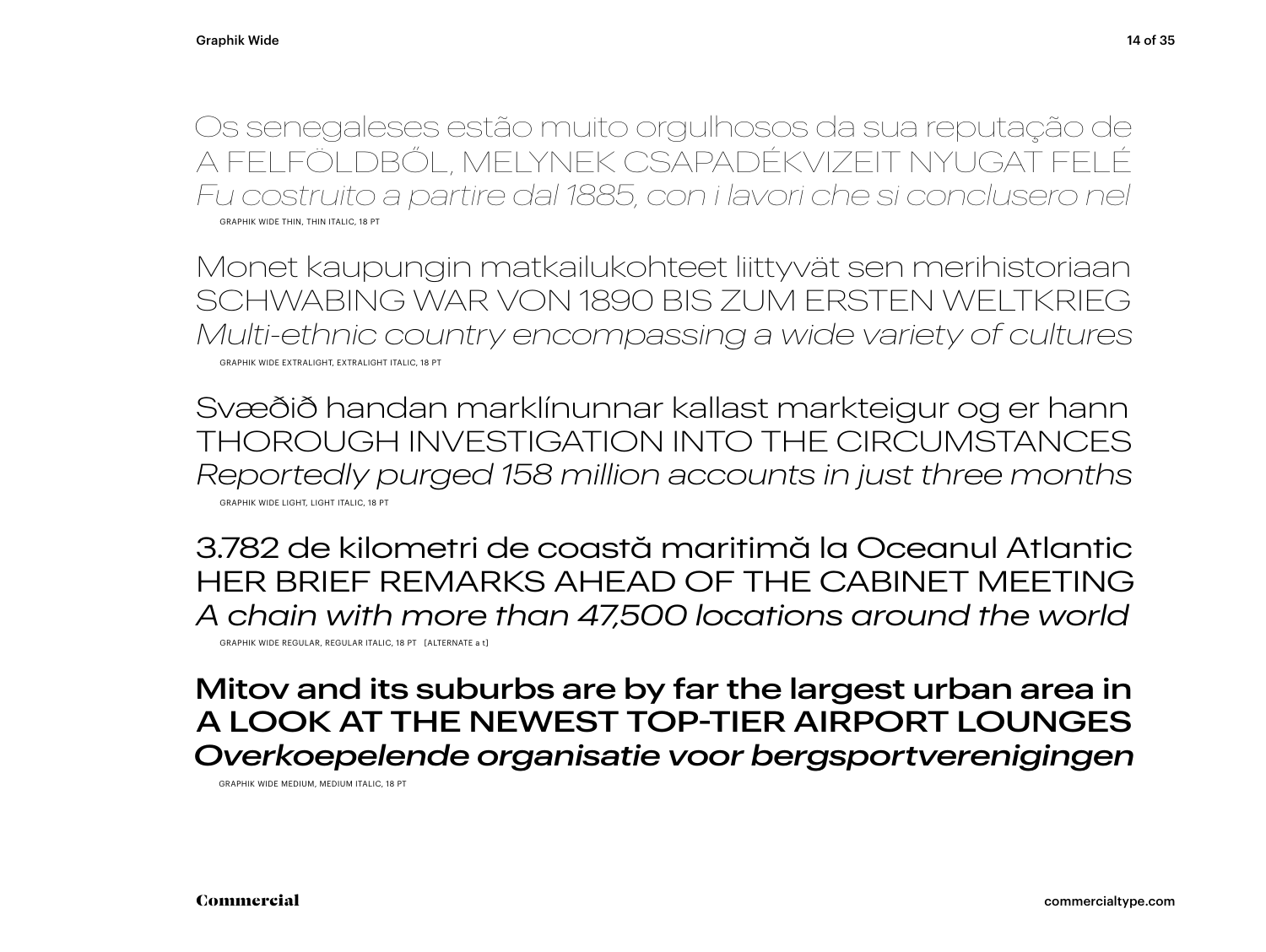**Taigi didžiosios mokymo įstaigos konkuruoja I divizijoje HÈ U PORTU PRINCIPALE DI L'ISULA A SO PRINCIPALE** *A succession of incidents at the 2001 Belgian Grand Prix*

GRAPHIK WIDE SEMIBOLD, SEMIBOLD ITALIC, 18 PT

### **Na rozdíl od mechorostů a nižších rostlin mají cévnaté L'INDÉPENDANCE DE LA RÉPUBLIQUE D'INDONÉSIE**  *Vast plateau with altitudes between 900 m and 1,700 m*

GRAPHIK WIDE BOLD, BOLD ITALIC, 18 PT [ALTERNATE , ' ]

New system of party-list proportional representation RATE ANALYSIS OF SOME 29 ZIP CODES IN THE U.S. *He downplayed the significance of the 2011 discussion*

GRAPHIK WIDE BLACK, BLACK ITALIC, 18 PT

### Senadyan jenengé ngisor demok utawa touchdown THE ASSESSMENT OF 5 INTELLIGENCE AGENCIES *Oko polovice teksta predstavlja biografiju Ken Aroka*

GRAPHIK WIDE SUPER, SUPER ITALIC, 18 PT [ALTERNATE a]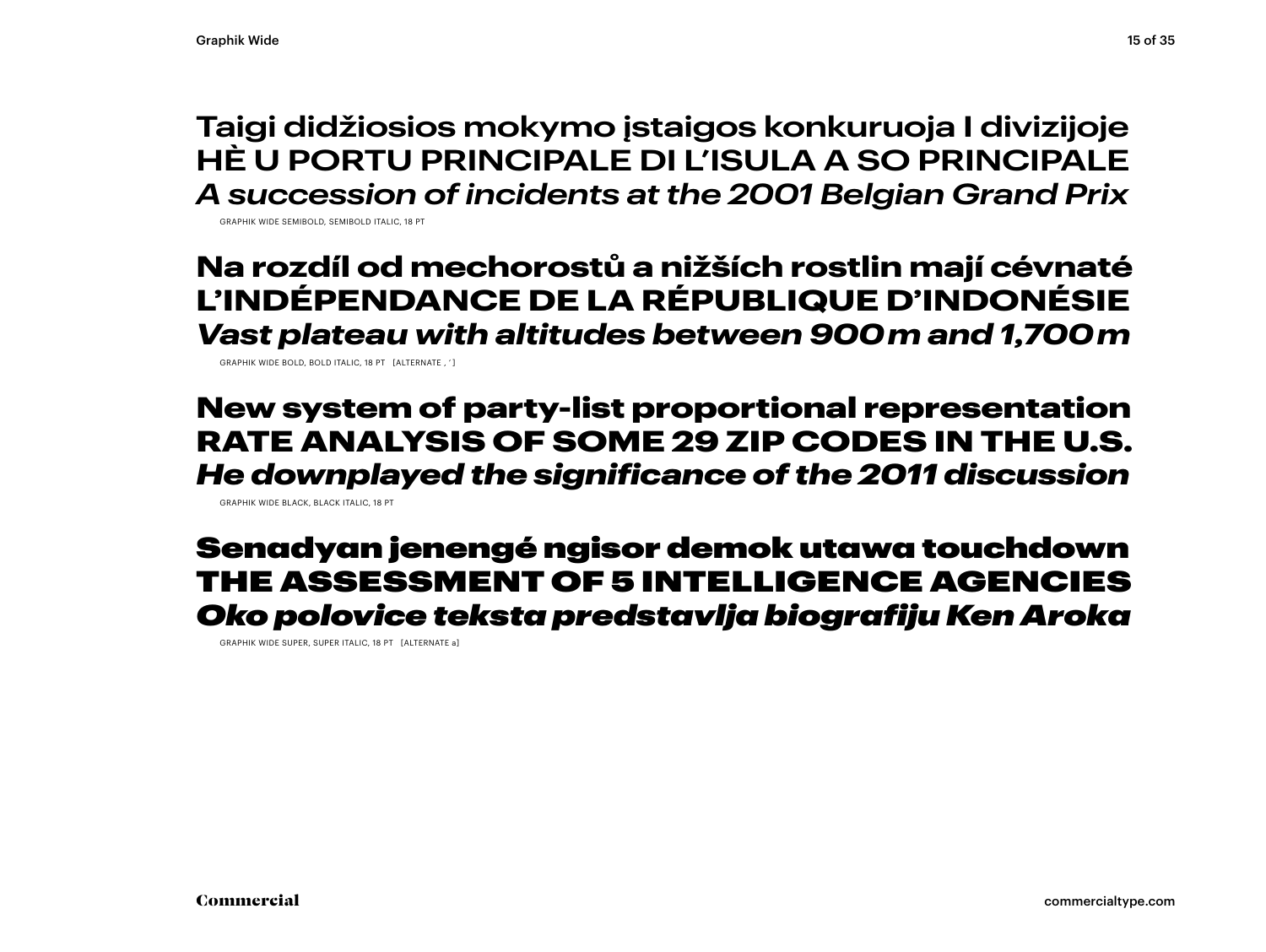Inquiry on Capitol Hill to determine if foreign capital jeopardizes national security YFIR VERKEFNIÐ 1904 OG OPNA SKURÐIN UM 10 ÁRUM SÍÐAR 15 ÁGÚST 1914 *Contonipun suku bunga ing Venezuela kirang langkung 5% lan 9% ing Suriname* GRAPHIK WIDE THIN, THIN ITALIC, 14 PT

A new press release announcing the lawsuit cites an independent lab analysis TAXPAYERS FOOTED THE BILL FOR HUNDREDS OF THOUSANDS OF EURO *An apparent area of discussion between these leaders was the questioning of* GRAPHIK WIDE EXTRALIGHT, EXTRALIGHT ITALIC, 14 PT

Niet uit een eenduidig netwerk van autosnelwegen maar vormt een netwerk A SPATE OF ENDLESS FRUSTRATION DUE TO NEW & VARIED LIMITATIONS *Entspringt in den Bergen westlich des Ortes Valemount und fließt in südlicher* GRAPHIK WIDE LIGHT, LIGHT ITALIC, 14 PT [ALTERNATE a t ß]

Gyvenę Džordžijos sąsiaurio šiaurinėse pakrantėse patyrė didelę aplinkinių T'AD NYN SOIE ÇHEU HEEAR YIASS VEIH ELLAN NY NOLLICK MYGEAYRT *Some of the most pressing diplomatic problems facing their administration* GRAPHIK WIDE REGULAR, REGULAR ITALIC, 14 PT

Espanjalaiset ja portugalilaiset löysivät Tyynellemerelle 740-luvun alussa BUILDING MORE FLOOD-RESILIENT CONSTRUCTION & INVESTMENTS *La rivière a été nommée en 1915 par l'explorateur Joan Franz en hommage*

GRAPHIK WIDE MEDIUM, MEDIUM ITALIC, 14 PT

**Prime Manhattan farmland donated in 1705 by Queen Anne of England MEDALIST AT THE 2008 SINGLE CASK CRAFT SPIRITS COMPETITION** *Neix al llac Little Shuswap, a una altitud de 1217 m, a la població de Chase*

GRAPHIK WIDE SEMIBOLD, SEMIBOLD ITALIC, 14 PT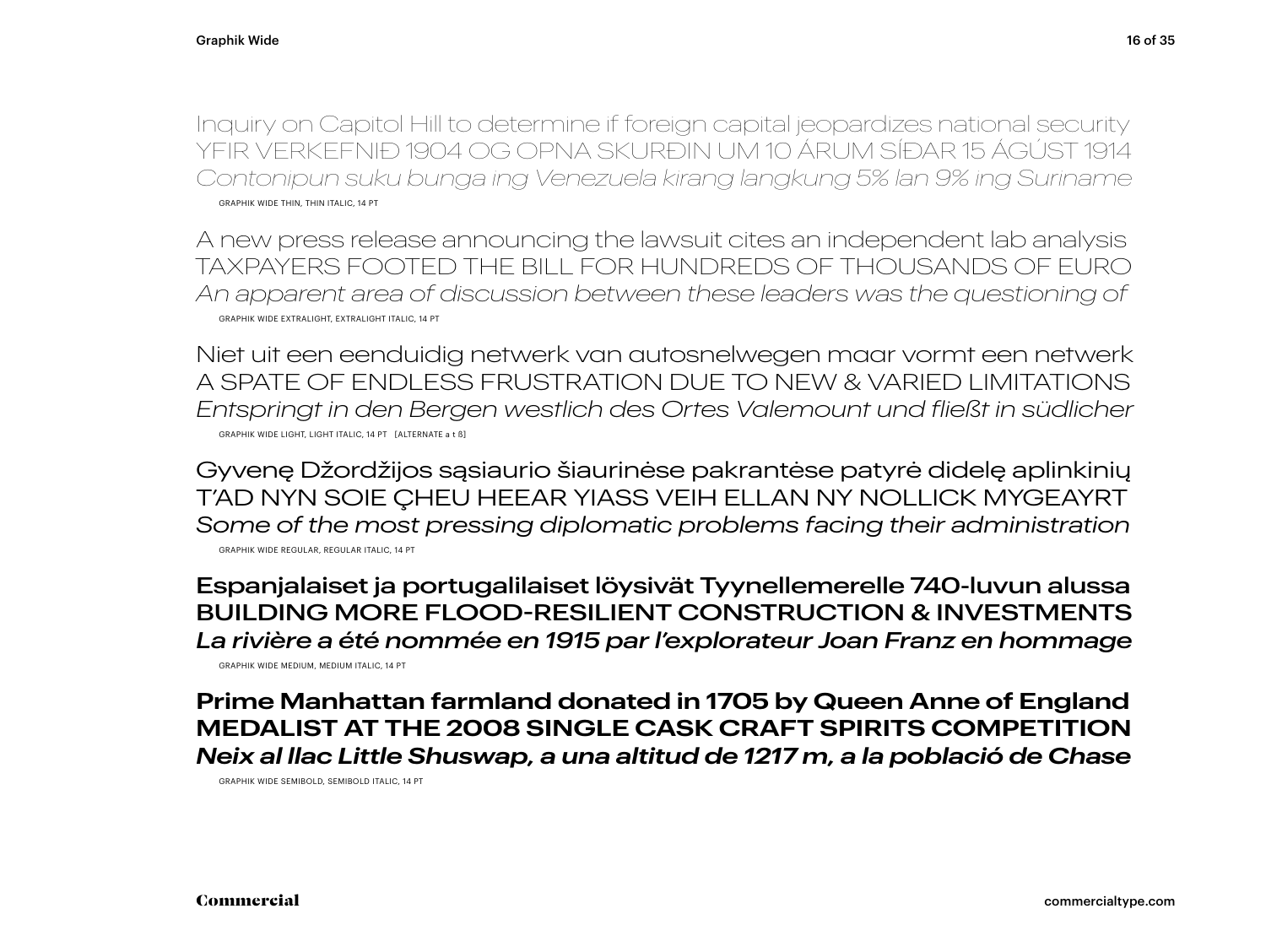#### **Nekatere od najprestižnejših in najpremožnejših akademskih ustanov NAGLALAMAN ANG KARAGATANG PASIPIKO NG 27,400 MGA PULO** *O'r Cefnfor Tawel gellir mynd i Gefnfor Arctig trwy Fôr Bering, i Gefnfor*

GRAPHIK WIDE BOLD, BOLD ITALIC, 14 PT [ALTERNATE t]

Its only connection to the Mediterranean Sea is from the Suez Canal HA UN BACINO DI 6.243.900 KM2 ED UNA PORTATA DI 2.451.740 M3 *Ua'lanahai mea pa'akikī i ko lākou mea inā pahuhopu mai papakema ka*

GRAPHIK WIDE BLACK, BLACK ITALIC, 14 PT

#### A man who is unconscious of himself acts in a blind, instinctive way IN THE FINANCE WORLD, THERE'S ONE NUMBER THAT MATTERS *Peetewaayu ngëneel ci jëflanteg cosaani Saa-Afrig yi ak Saa-Tugal yi*

GRAPHIK WIDE SUPER, SUPER ITALIC, 14 PT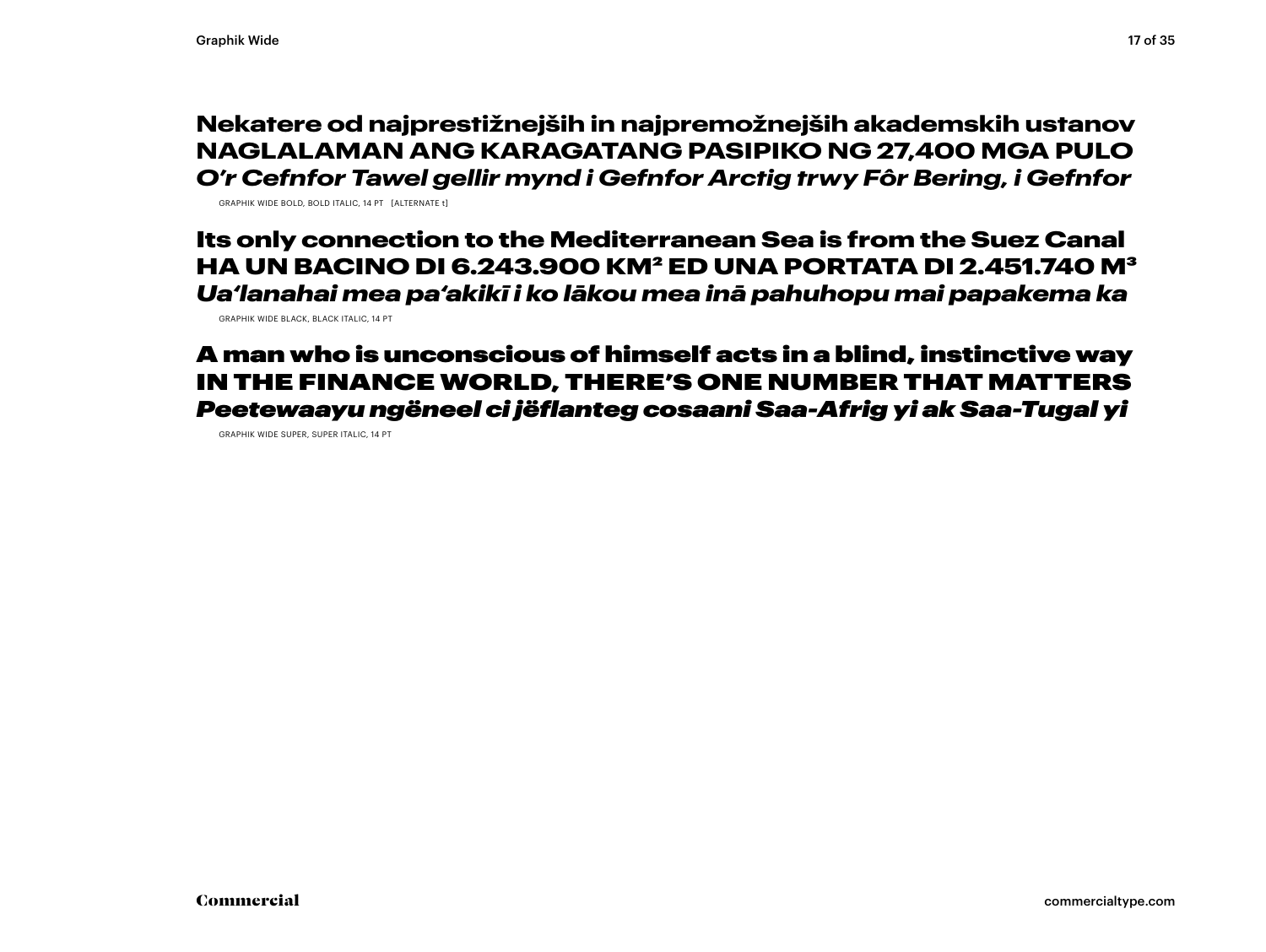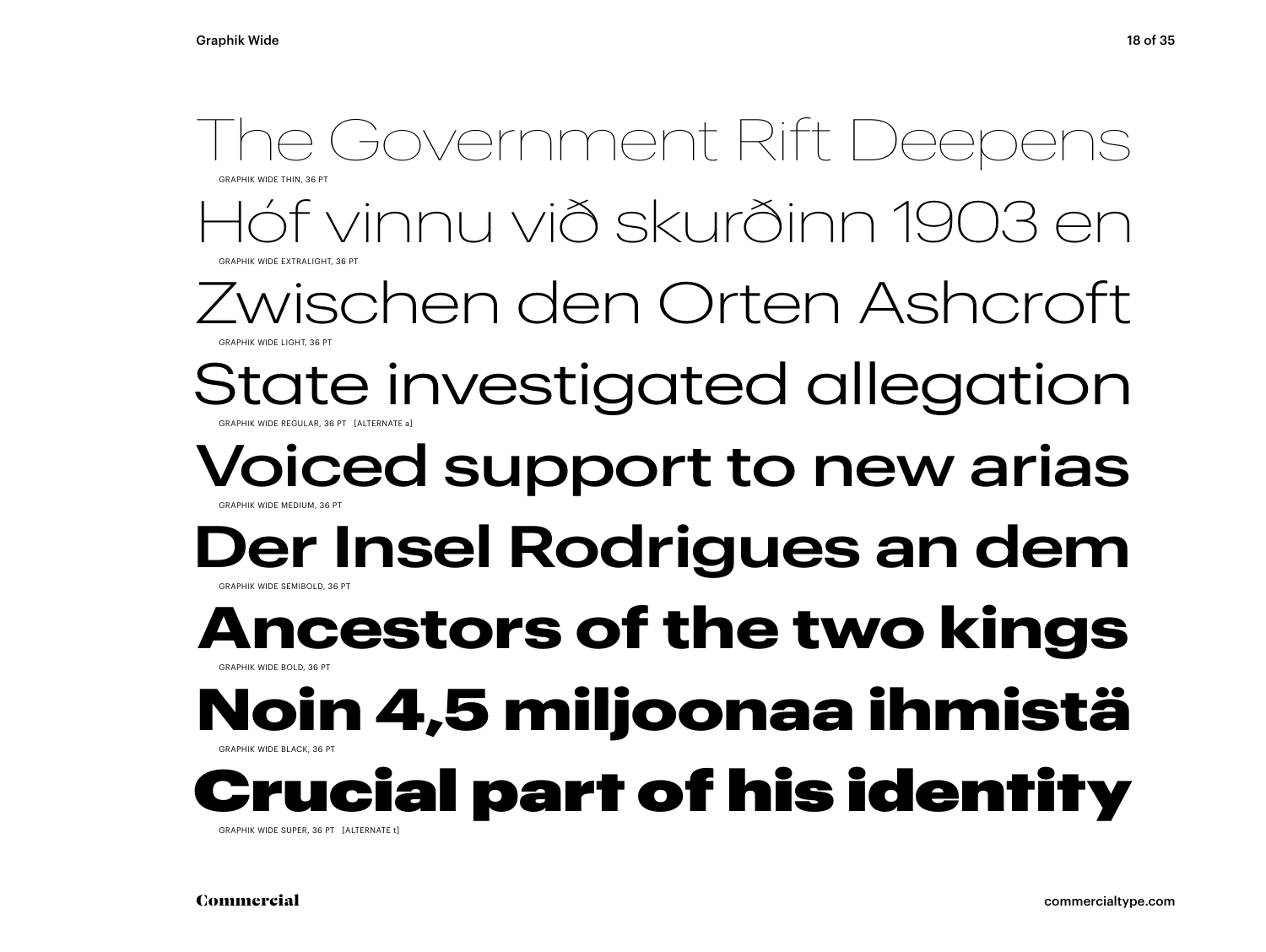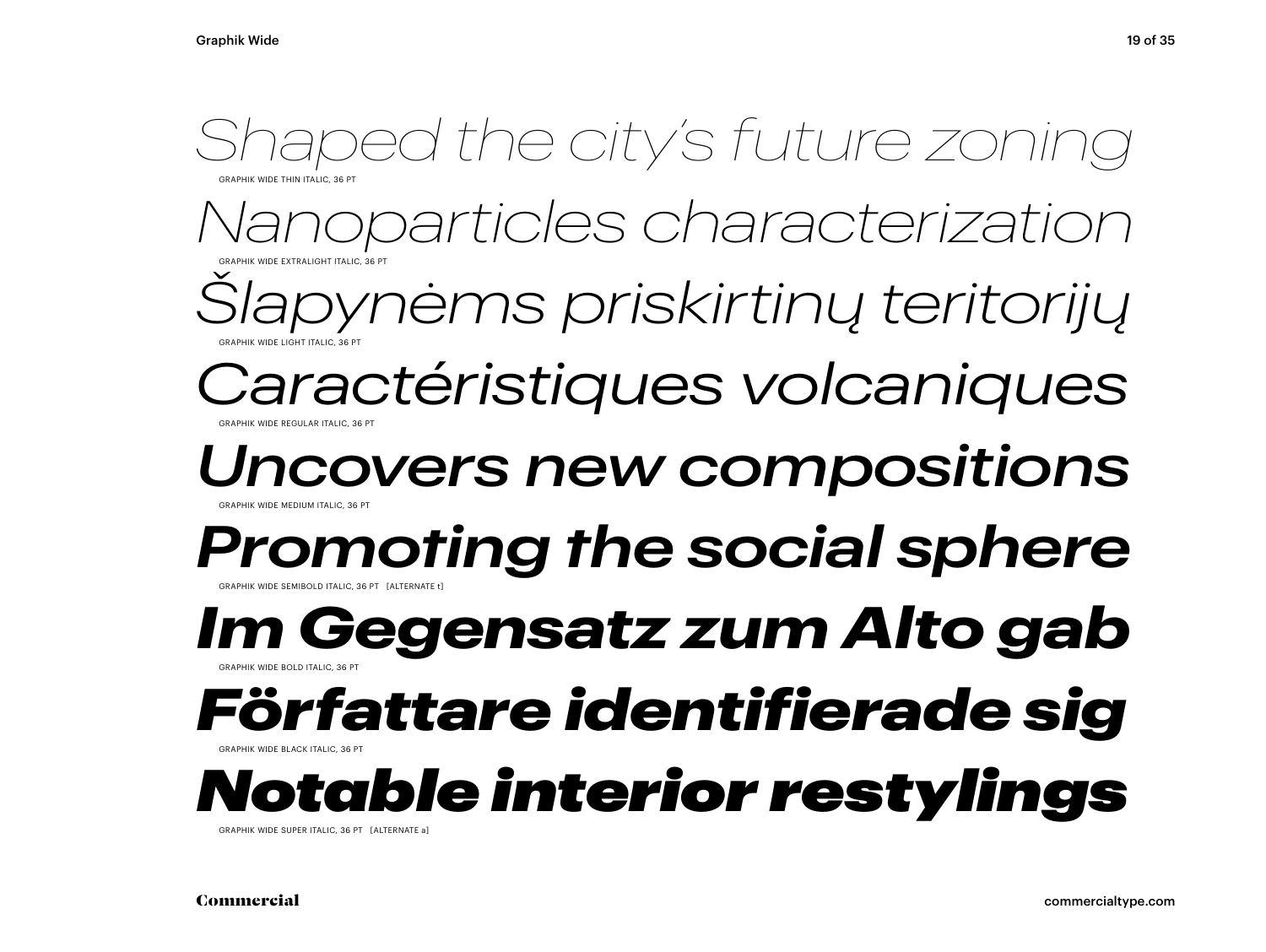Graphik Wide 20 of 35

GRAPHIK WIDE LIGHT, LIGHT ITALIC, MEDIUM, 15/20 PT

| LIGHT ALL CAPS                | THE SPANISH WAR, which began in 1739, and the French war              |
|-------------------------------|-----------------------------------------------------------------------|
| LIGHT                         | which soon followed it occasioned further increase of the debt,       |
|                               | which, on the 31st of December 1748, after it had been conclud-       |
| MEDIUM                        | ed by the <b>Treaty of Aix-la-Chapelle</b> , amounted to £78,293,313. |
|                               | The most profound peace of the seventeen years of continu-            |
|                               | ance had taken no more than £8,328,354 from it. A war of less         |
|                               | than nine years' continuance added £31,338,689 to it (Refer to        |
| LIGHT ITALIC                  | James Postlethwaite's History of the Public Revenue). During          |
|                               | the administration of Mr. Pelham, the interest of the public debt     |
|                               | was reduced from 4% to 3%; or at least measures were taken            |
| MEDIUM                        | for reducing it, from four to three per cent; <b>the sinking fund</b> |
|                               | was increased, and some part of the public debt was paid off.         |
|                               | In 1755, before the breaking out of the late war, the funded debt     |
| PROPORTIONAL<br>INING FIGURES | of Great Britain amounted to £72,289,673. On the 5th of January       |
|                               | 1763, at the conclusion of the peace, the funded debt amount-         |
|                               | ed to £122,603,336. The unfunded debt has been stated at              |
|                               | £13,927,589. But the expense occasioned by the war did not            |
|                               | end with the conclusion of the peace, so that though, on the          |
|                               | 5th of January 1764, the funded debt was increased (partly by         |
|                               | a new loan, and partly by funding a part of the unfunded debt)        |
|                               | to £129,586,782, there still remained (according to the very well     |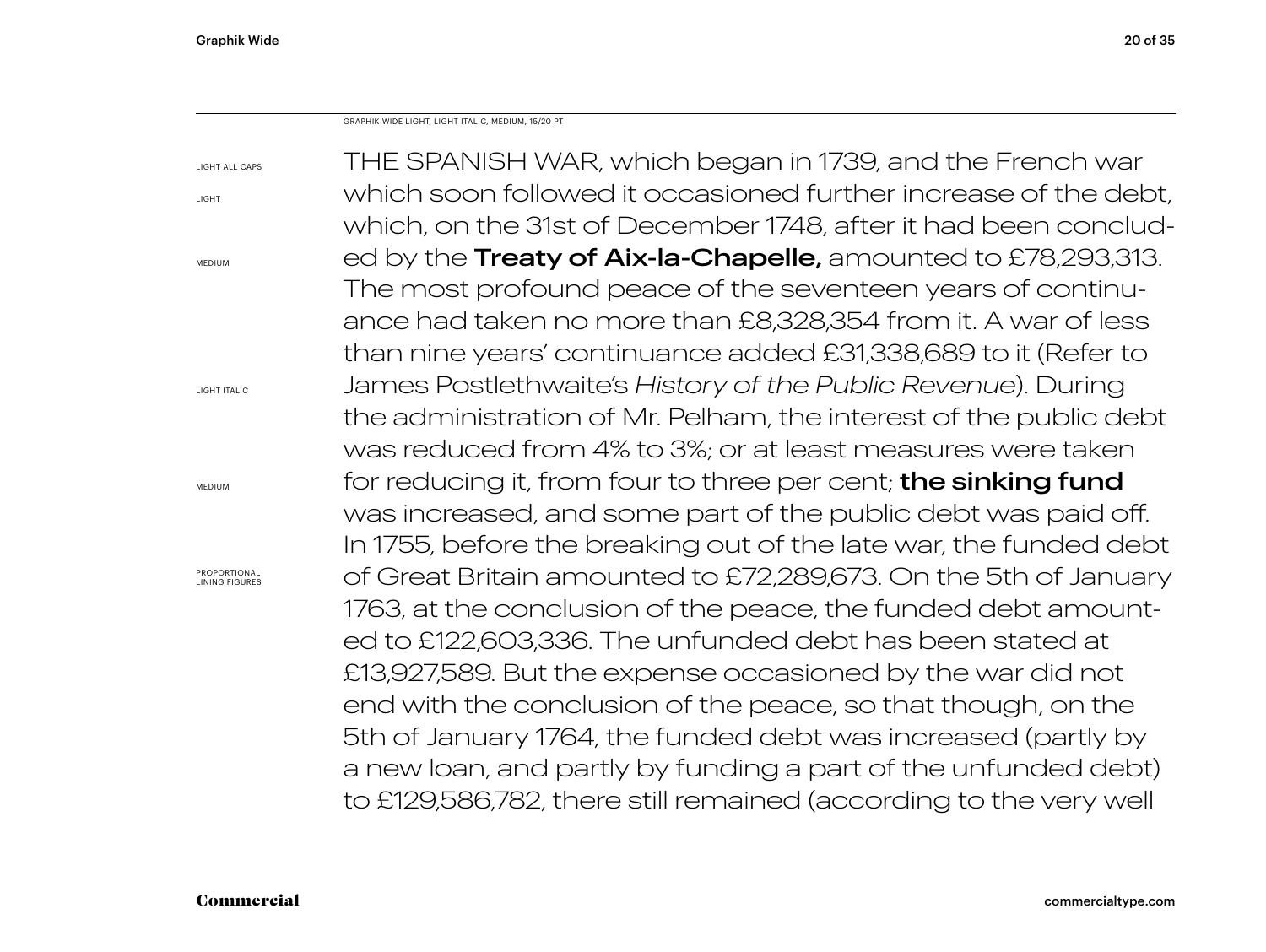GRAPHIK WIDE REGULAR, REGULAR ITALIC, SEMIBOLD, 15/20 PT

| <b>REGULAR ALL CAPS</b>               | THE SPANISH WAR, which began in 1739, and the French              |
|---------------------------------------|-------------------------------------------------------------------|
| REGULAR                               | war which soon followed it occasioned further increase of         |
|                                       | the debt, which, on the 31st of December 1748, after it had       |
| SEMIBOLD                              | been concluded by the Treaty of Aix-la-Chapelle, amounted         |
|                                       | to £78,293,313. The most profound peace of the seventeen          |
|                                       | years of continuance had taken no more than £8,328,354            |
|                                       | from it. A war of less than nine years' continuance added         |
| <b>REGULAR ITALIC</b>                 | £31,338,689 to it (Refer to James Postlethwaite's History of the  |
|                                       | Public Revenue). During the administration of Mr. Pelham, the     |
|                                       | interest of the public debt was reduced from 4% to 3%; or at      |
|                                       | least measures were taken for reducing it, from four to three     |
| SEMIBOLD                              | per cent; <b>the sinking fund</b> was increased, and some part of |
|                                       | the public debt was paid off. In 1755, before the breaking out    |
|                                       | of the late war, the funded debt of Great Britain amounted to     |
| PROPORTIONAL<br><b>LINING FIGURES</b> | £72,289,673. On the 5th of January 1763, at the conclusion of     |
|                                       | the peace, the funded debt amounted to £122,603,336. The          |
|                                       | unfunded debt has been stated at £13,927,589. But the ex-         |
|                                       | pense occasioned by the war did not end with the conclusion       |
|                                       | of the peace, so that though, on the 5th of January 1764, the     |
|                                       | funded debt was increased (partly by a new loan, and part-        |
|                                       | ly by funding a part of the unfunded debt) to £129,586,782,       |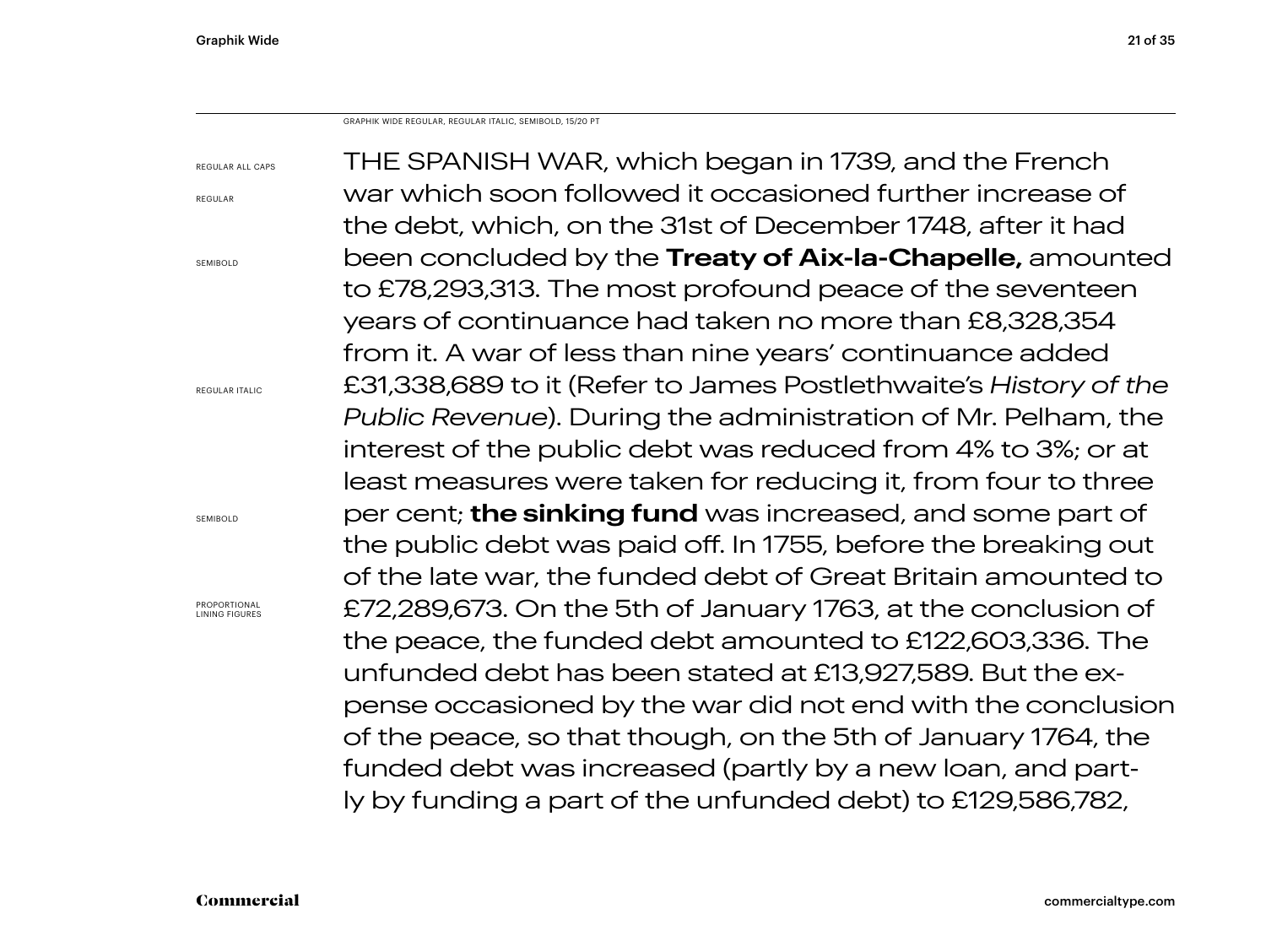Graphik Wide 22 of 35

GRAPHIK WIDE MEDIUM, MEDIUM ITALIC, BOLD, 15/20 PT

MEDIUM ALL CAPS

MEDIUM

BOLD

MEDIUM ITALIC

PROPORTIONAL LINING FIGURES

BOLD

THE SPANISH WAR, which began in 1739, and the French war which soon followed it occasioned further increase of the debt, which, on the 31st of December 1748, after it had been concluded by the **Treaty of Aix-la-Chapelle,**  amounted to £78,293,313. The most profound peace of the seventeen years of continuance had taken no more than £8,328,354 from it. A war of less than nine years' continuance added £31,338,689 to it (Refer to James Postlethwaite's *History of the Public Revenue*). During the administration of Mr. Pelham, the interest of the public debt was reduced from 4% to 3%; or at least measures were taken for reducing it, from four to three per cent; **the sinking fund** was increased, and some part of the public debt was paid off. In 1755, before the breaking out of the late war, the funded debt of Great Britain amounted to £72,289,673. On the 5th of January 1763, at the conclusion of the peace, the funded debt amounted to £122,603,336. The unfunded debt has been stated at £13,927,589. But the expense occasioned by the war did not end with the conclusion of the peace, so that though, on the 5th of January 1764, the funded debt was increased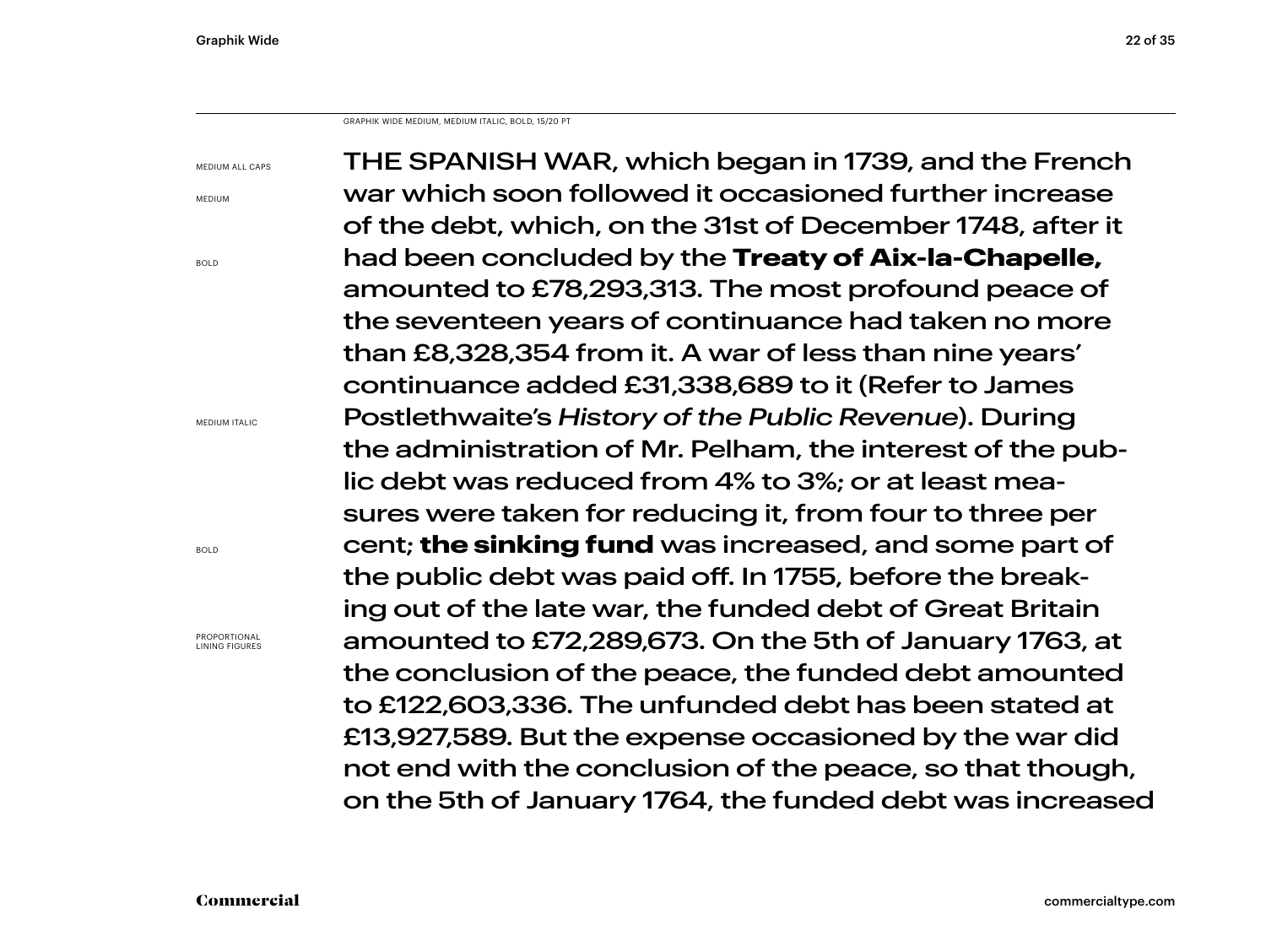GRAPHIK WIDE REGULAR, REGULAR ITALIC, SEMIBOLD, 10/13 PT GRAPHIK WIDE MEDIUM, MEDIUM ITALIC, BOLD, 10/13 PT

Every introduction to the problems of aesthetics begins by acknowledging the existence and claims of two methods of attack—the *general, philosophical, deductive*, which starts from a complete metaphysics and installs beauty in its place among the other great concepts; and the *empirical*, or *inductive*, which seeks to disengage a general principle of beauty from the objects of aesthetic experience and the facts of aesthetic enjoyment: an example of Fechner's "aesthetics from above & from below."

#### **Methodologies of Aesthetics**

The first was the method of aesthetics par excellence. It was indeed only through the desire of an eighteenth-century philosopher, Baumgarten, to round out his "architectonic" of metaphysics that the science received its name, as designating the theory of knowledge in the form of feeling, parallel to that of "clear," logical thought. Kant, Schelling, and Hegel, again, made use of the concept of *the Beautiful* as a kind of keystone or cornice for their respective philosophical edifices. Aesthetics, then, came into being as the philosophy of the Beautiful, and it may be asked why this philosophical aesthetics does not suffice; why beauty should need for its understanding also an aesthetics "von unten." The answer is not that no system of philosophy is universally accepted, but that *the general aesthetic theories* have not, as yet at least, succeeded in answering the plain questions of "the plain man" in regard to concrete beauty. Kant, indeed, frankly denied that the explanation of concrete beauty, or "Doctrine of Taste," as he called it, was possible,

Every introduction to the problems of aesthetics begins by acknowledging the existence and claims of two methods of attack—the *general, philosophical, deductive*, which starts from a complete metaphysics and installs beauty in its place among the other great concepts; and the *empirical*, or *inductive*, which seeks to disengage a general principle of beauty from the objects of aesthetic experience and the facts of aesthetic enjoyment: an example of Fechner's "aesthetics from above & from below."

#### **Methodologies of Aesthetics**

The first was the method of aesthetics par excellence. It was indeed only through the desire of an eighteenth-century philosopher, Baumgarten, to round out his "architectonic" of metaphysics that the science received its name, as designating the theory of knowledge in the form of feeling, parallel to that of "clear," logical thought. Kant, Schelling, and Hegel, again, made use of the concept of *the Beautiful* as a kind of keystone or cornice for their respective philosophical edifices. Aesthetics, then, came into being as the philosophy of the Beautiful, and it may be asked why this philosophical aesthetics does not suffice; why beauty should need for its understanding also an aesthetics "von unten." The answer is not that no system of philosophy is universally accepted, but that *the general aesthetic theories* have not, as yet at least, succeeded in answering the plain questions of "the plain man" in regard to concrete beauty. Kant, indeed, frankly denied that the explanation of concrete beauty, or "Doctrine of Taste," as he called it, was possible,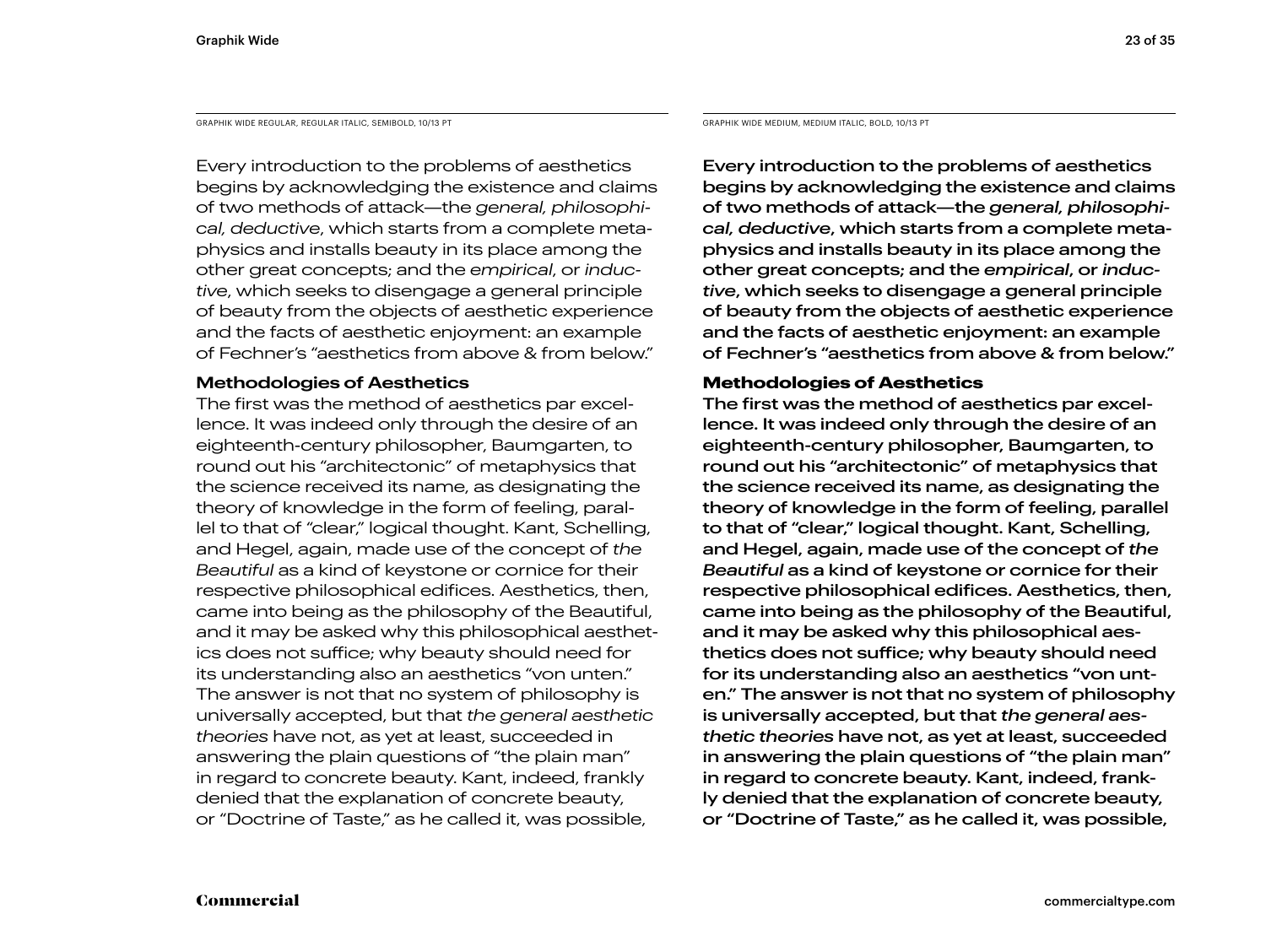GRAPHIK WIDE SEMIBOLD, SEMIBOLD ITALIC, 10/13 PT GRAPHIK WIDE BOLD, BOLD ITALIC, 10/13 PT

**Every introduction to the problems of aesthetics begins by acknowledging the existence and claims of two methods of attack—the** *general, philosophical, deductive***, which starts from a complete metaphysics and installs beauty in its place among the other great concepts; and the** *empirical***, or** *inductive***, which seeks to disengage a general principle of beauty from the objects of aesthetic experience and the facts of aesthetic enjoyment: an example of Fechner's "aesthetics from above & from below."** 

#### *Methodologies of Aesthetics*

**The first was the method of aesthetics par excellence. It was indeed only through the desire of an eighteenth-century philosopher, Baumgarten, to round out his "architectonic" of metaphysics that the science received its name, as designating the theory of knowledge in the form of feeling, parallel to that of "clear," logical thought. Kant, Schelling, and Hegel, again, made use of the concept of** *the Beautiful* **as a kind of keystone or cornice for their respective philosophical edifices. Aesthetics, then, came into being as the philosophy of the Beautiful, and it may be asked why this philosophical aesthetics does not suffice; why beauty should need for its understanding also an aesthetics "von unten." The answer is not that no system of philosophy is universally accepted, but that** *the general aesthetic theories*  **have not, as yet at least, succeeded in answering the plain questions of "the plain man" in re-**

**Every introduction to the problems of aesthetics begins by acknowledging the existence and claims of two methods of attack—the** *general, philosophical, deductive***, which starts from a complete metaphysics and installs beauty in its place among the other great concepts; and the** *empirical***, or** *inductive***, which seeks to disengage a general principle of beauty from the objects of aesthetic experience and the facts of aesthetic enjoyment: an example of Fechner's "aesthetics from above & from below." The first was the method of aesthetics par excellence. It was indeed only through the desire of an eighteenth-century philosopher,** 

GRAPHIK BLACK, BLACK ITALIC, 10/13 PT

Every introduction to the problems of aesthetics begins by acknowledging the existence and claims of two methods of attack—the *general, philosophical, deductive*, which starts from a complete metaphysics and installs beauty in its place among the other great concepts; and the *empirical*, or *inductive*, which seeks to disengage a general principle of beauty from the objects of aesthetic experience and the facts of aesthetic enjoyment: an example of Fechner's "aesthetics from above & from below." The first was the method of aesthetics par excellence. It was indeed only through the desire of an eighteenth-century philosopher,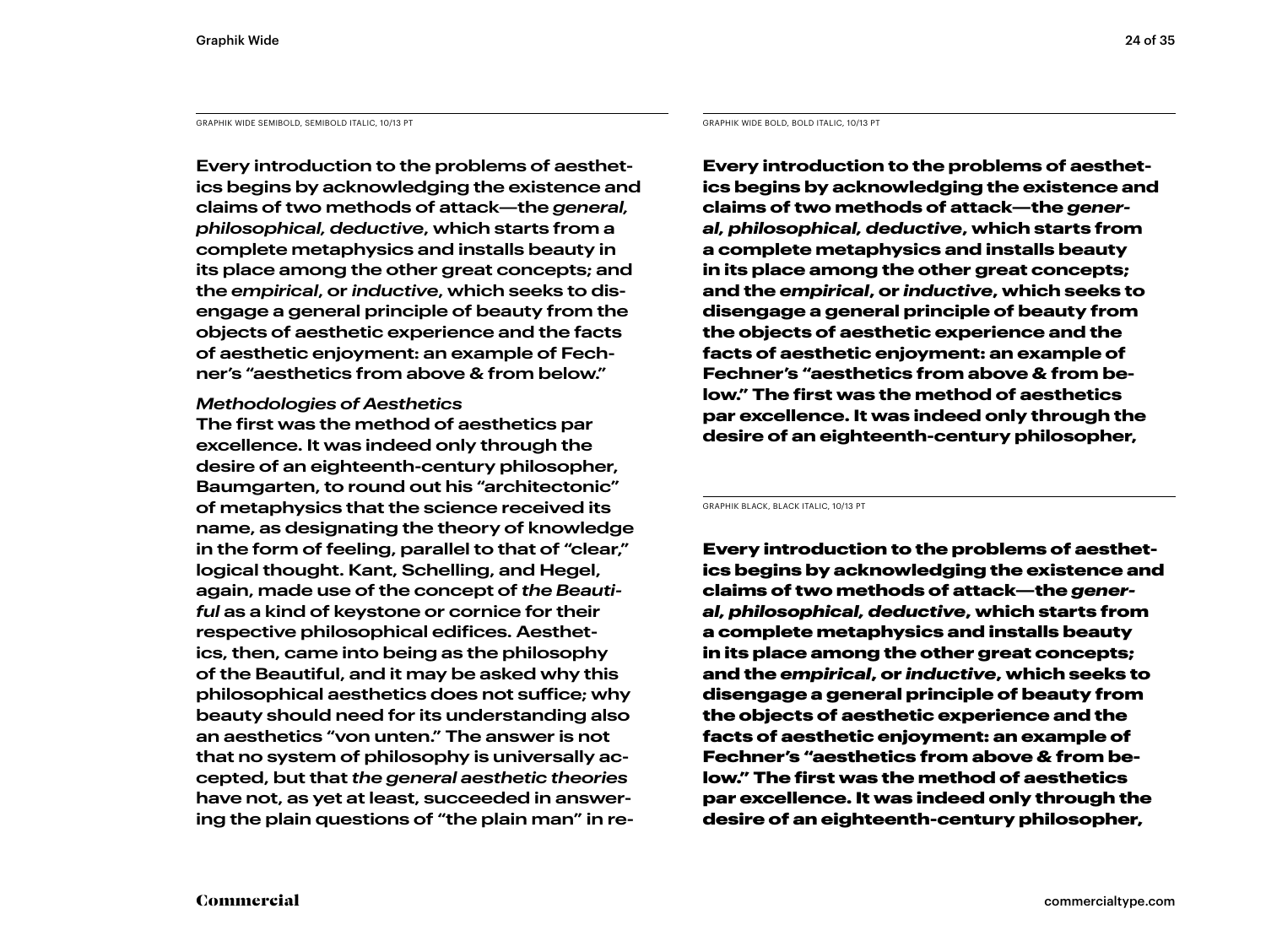GRAPHIK WIDE REGULAR, REGULAR ITALIC, SEMIBOLD, 9/12 PT

Every introduction to the problems of aesthetics begins by acknowledging the existence and claims of two methods of attack—the *general, philosophical, deductive*, which starts from a complete metaphysics and installs beauty in its place among the other great concepts; and the *empirical*, or *inductive*, which seeks to disengage a general principle of beauty from the objects of aesthetic experience and the facts of aesthetic enjoyment: an example of Fechner's "aesthetics from above & from below."

#### **Methodologies of Aesthetics**

The first was the method of aesthetics par excellence. It was indeed only through the desire of an eighteenth-century philosopher, Baumgarten, to round out his "architectonic" of metaphysics that the science received its name, as designating the theory of knowledge in the form of feeling, parallel to that of "clear," logical thought. Kant, Schelling, and Hegel, again, made use of the concept of *the Beautiful* as a kind of keystone or cornice for their respective philosophical edifices. Aesthetics, then, came into being as the philosophy of the Beautiful, and it may be asked why this philosophical aesthetics does not suffice; why beauty should need for its understanding also an aesthetics "von unten."

#### **The State of Criticism**

The answer is not that no system of philosophy is universally accepted, but that *the general aesthetic theories* have not, as yet at least, succeeded in answering the plain questions of "the plain man" in regard to concrete beauty. Kant, indeed, frankly denied that the explanation of concrete

GRAPHIK WIDE MEDIUM, MEDIUM ITALIC, BOLD, 9/12 PT

Every introduction to the problems of aesthetics begins by acknowledging the existence and claims of two methods of attack—the *general, philosophical, deductive*, which starts from a complete metaphysics and installs beauty in its place among the other great concepts; and the *empirical*, or *inductive*, which seeks to disengage a general principle of beauty from the objects of aesthetic experience and the facts of aesthetic enjoyment: an example of Fechner's "aesthetics from above & from below."

#### **Methodologies of Aesthetics**

The first was the method of aesthetics par excellence. It was indeed only through the desire of an eighteenth-century philosopher, Baumgarten, to round out his "architectonic" of metaphysics that the science received its name, as designating the theory of knowledge in the form of feeling, parallel to that of "clear," logical thought. Kant, Schelling, and Hegel, again, made use of the concept of *the Beautiful* as a kind of keystone or cornice for their respective philosophical edifices. Aesthetics, then, came into being as the philosophy of the Beautiful, and it may be asked why this philosophical aesthetics does not suffice; why beauty should need for its understanding also an aesthetics "von unten."

#### **The State of Criticism**

The answer is not that no system of philosophy is universally accepted, but that *the general aesthetic theories* have not, as yet at least, succeeded in answering the plain questions of "the plain man" in regard to concrete beauty. Kant, indeed, frankly denied that the explanation of concrete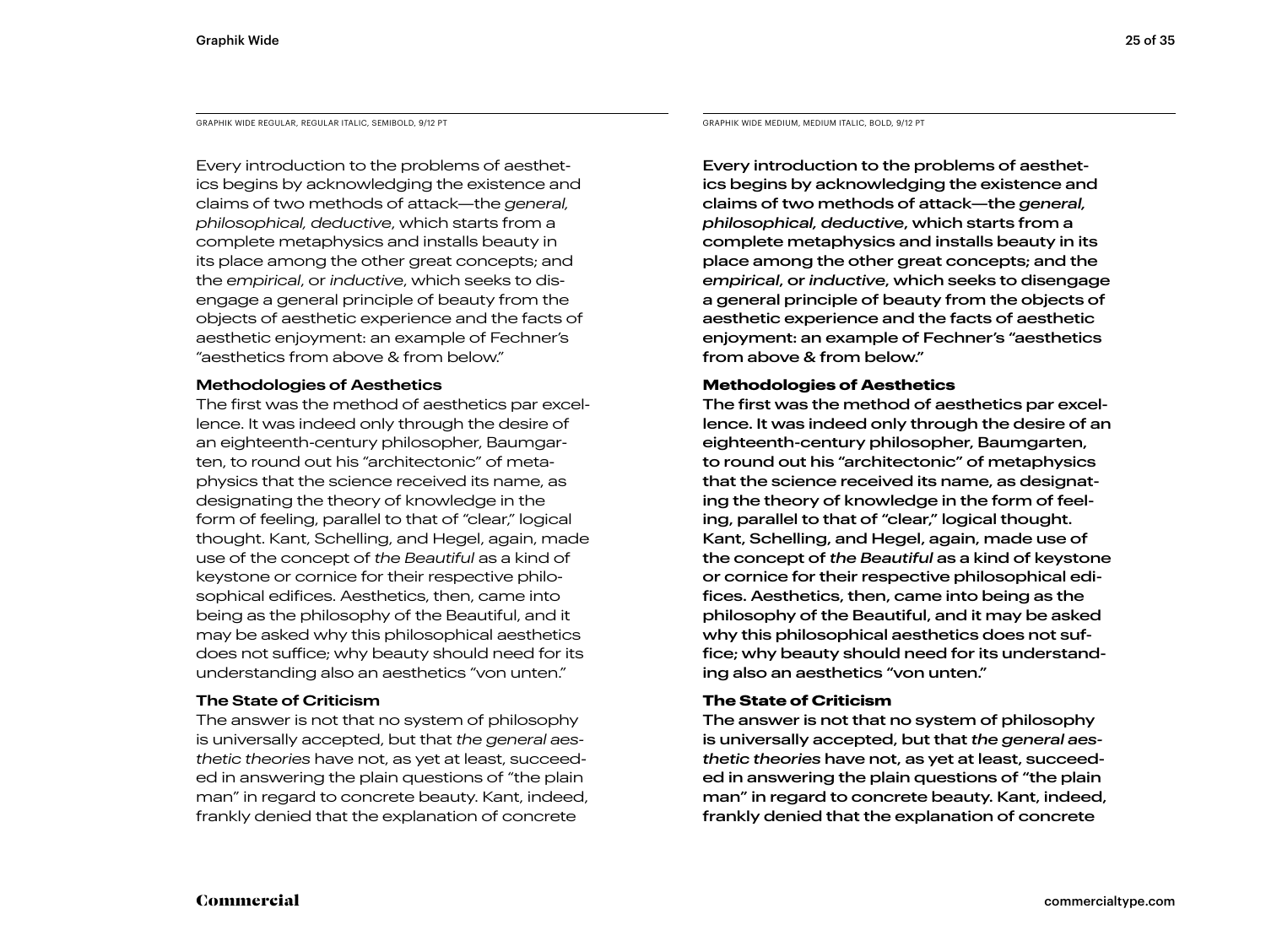GRAPHIK WIDE REGULAR, REGULAR ITALIC, SEMIBOLD, 8/11 PT [TRACKING +4]

Every introduction to the problems of aesthetics begins by acknowledging the existence and claims of two methods of attack—the *general, philosophical, deductive*, which starts from a complete metaphysics and installs beauty in its place among the other great concepts; and the *empirical*, or *inductive*, which seeks to disengage a general principle of beauty from the objects of aesthetic experience and the facts of aesthetic enjoyment: an example of Fechner's "aesthetics from above & from below."

#### **Methodologies of Aesthetics**

The first was the method of aesthetics par excellence. It was indeed only through the desire of an eighteenth-century philosopher, Baumgarten, to round out his "architectonic" of metaphysics that the science received its name, as designating the theory of knowledge in the form of feeling, parallel to that of "clear," logical thought. Kant, Schelling, and Hegel, again, made use of the concept of *the Beautiful* as a kind of keystone or cornice for their respective philosophical edifices. Aesthetics, then, came into being as the philosophy of the Beautiful, and it may be asked why this philosophical aesthetics does not suffice; why beauty should need for its understanding also an aesthetics "von unten."

#### **The State of Criticism**

The answer is not that no system of philosophy is universally accepted, but that *the general aesthetic theories* have not, as yet at least, succeeded in answering the plain questions of "the plain man" in regard to concrete beauty. Kant, indeed, frankly denied that the explanation of concrete beauty, or "Doctrine of Taste," as he called it, was possible, while the various definers of beauty as "the union of the Real and the Ideal" "the expression of the Ideal to Sense," have done no more than he. No one of *these* aesthetic systems, in spite of volumes of

GRAPHIK WIDE MEDIUM, MEDIUM ITALIC, BOLD, 8/11 PT [TRACKING +4]

Every introduction to the problems of aesthetics begins by acknowledging the existence and claims of two methods of attack—the *general, philosophical, deductive*, which starts from a complete metaphysics and installs beauty in its place among the other great concepts; and the *empirical*, or *inductive*, which seeks to disengage a general principle of beauty from the objects of aesthetic experience and the facts of aesthetic enjoyment: an example of Fechner's "aesthetics from above & from below."

#### **Methodologies of Aesthetics**

The first was the method of aesthetics par excellence. It was indeed only through the desire of an eighteenth-century philosopher, Baumgarten, to round out his "architectonic" of metaphysics that the science received its name, as designating the theory of knowledge in the form of feeling, parallel to that of "clear," logical thought. Kant, Schelling, and Hegel, again, made use of the concept of *the Beautiful* as a kind of keystone or cornice for their respective philosophical edifices. Aesthetics, then, came into being as the philosophy of the Beautiful, and it may be asked why this philosophical aesthetics does not suffice; why beauty should need for its understanding also an aesthetics "von unten."

#### **The State of Criticism**

The answer is not that no system of philosophy is universally accepted, but that *the general aesthetic theories* have not, as yet at least, succeeded in answering the plain questions of "the plain man" in regard to concrete beauty. Kant, indeed, frankly denied that the explanation of concrete beauty, or "Doctrine of Taste," as he called it, was possible, while the various definers of beauty as "the union of the Real and the Ideal" "the expression of the Ideal to Sense," have done no more than he. No one of *these* aesthetic systems, in spite of volumes of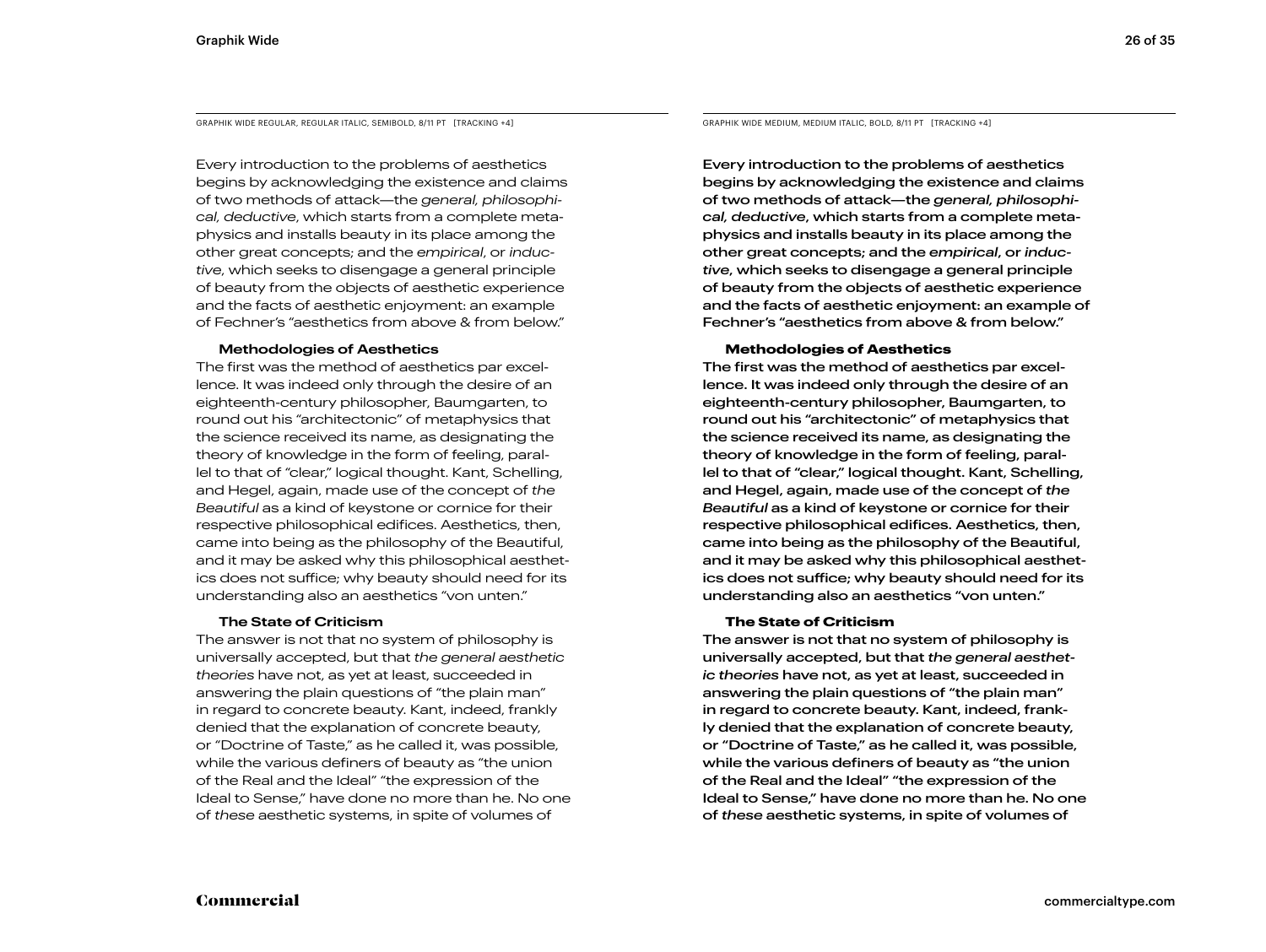GRAPHIK WIDE REGULAR, 7/9 PT [TRACKING +6]

SITUATIONIST INTERNATIONAL (SI) was a group of international revolutionaries founded in 1957. With their ideas rooted in Marxism and the 20th century European artistic avantgarde, they advocated experiences of life being alternative to those admitted by the capitalist order, for the fulfillment of human primitive desires and the pursuing of a superior passional quality. For this purpose they suggested and experimented with the construction of situations; the setting up of environments favorable for the fulfillment of such desires. Using methods drawn from the arts, they developed a series of experimental fields of study for the construction of such, like unitary urbanism.

The sense of constructing situations is to fulfill human primitive desires and pursue a superior passional quality. From *Internationale Situationiste #1*: "This alone can lead to the further clarification of these simple basic GRAPHIK WIDE MEDIUM, 7/9 PT [TRACKING +6]

SITUATIONIST INTERNATIONAL (SI) was a group of international revolutionaries founded in 1957. With their ideas rooted in Marxism and the 20th century European artistic avantgarde, they advocated experiences of life being alternative to those admitted by the capitalist order, for the fulfillment of human primitive desires and the pursuing of a superior passional quality. For this purpose they suggested and experimented with the construction of situations; the setting up of environments favorable for the fulfillment of such desires. Using methods drawn from the arts, they developed a series of experimental fields of study for the construction of such, like unitary urbanism.

The sense of constructing situations is to fulfill human primitive desires and pursue a superior passional quality. From *Internationale Situationiste #1*: "This alone can lead to the further clarification of these simple

GRAPHIK WIDE REGULAR, 6/8 PT [TRACKING +10]

SITUATIONIST INTERNATIONAL (SI) was a group of international revolutionaries founded in 1957. With their ideas rooted in Marxism and the 20th century European artistic avantgarde, they advocated experiences of life being alternative to those admitted by the capitalist order, for the fulfillment of human primitive desires and the pursuing of a superior passional quality. For this purpose they suggested and experimented with the construction of situations; the setting up of environments favorable for the fulfillment of such desires. Using methods drawn from the arts, they developed a series of experimental fields of study for the construction of such, like unitary urbanism.

The sense of constructing situations is to fulfill human primitive desires and pursue a superior passional quality. From *Internationale Situationiste #1*: "This alone can lead to the further clarification of these simple basic desires, and to the confused emergence of new desires whose material roots will be precisely the new reality engendered by situationist constructions. We must thus envisage a sort of situationist-oriented psychoanalysis

GRAPHIK WIDE MEDIUM, 6/8 PT [TRACKING +10]

SITUATIONIST INTERNATIONAL (SI) was a group of international revolutionaries founded in 1957. With their ideas rooted in Marxism and the 20th century European artistic avantgarde, they advocated experiences of life being alternative to those admitted by the capitalist order, for the fulfillment of human primitive desires and the pursuing of a superior passional quality. For this purpose they suggested and experimented with the construction of situations; the setting up of environments favorable for the fulfillment of such desires. Using methods drawn from the arts, they developed a series of experimental fields of study for the construction of such, like unitary urbanism.

The sense of constructing situations is to fulfill human primitive desires and pursue a superior passional quality. From *Internationale Situationiste #1*: "This alone can lead to the further clarification of these simple basic desires, and to the confused emergence of new desires whose material roots will be precisely the new reality engendered by situationist constructions. We must thus envisage a sort of situationist-oriented psychoanalysis

GRAPHIK WIDE SEMIBOLD, 7/9 PT [TRACKING +6]

**SITUATIONIST INTERNATIONAL (SI) was a group of international revolutionaries founded in 1957. With their ideas rooted in Marxism and the 20th century European artistic avantgarde, they advocated experiences of life being alternative to those admitted by the capitalist order, for the fulfillment of human primitive desires and the pursuing of a superior passional quality. For this purpose they suggested and experimented with the construction of situations; the setting up of environments favorable for the fulfillment of such desires. Using methods drawn from the arts, they developed a series of experimental fields of study for the construction of such, like unitary urbanism.**

**The sense of constructing situations is to fulfill human primitive desires and pursue a superior passional quality. From** *Internationale Situationiste #1***: "This alone can lead to the further clarification of these simple ba-**

GRAPHIK WIDE SEMIBOLD, 6/8 PT [TRACKING +10]

**SITUATIONIST INTERNATIONAL (SI) was a group of international revolutionaries founded in 1957. With their ideas rooted in Marxism and the 20th century European artistic avantgarde, they advocated experiences of life being alternative to those admitted by the capitalist order, for the fulfillment of human primitive desires and the pursuing of a superior passional quality. For this purpose they suggested and experimented with the construction of situations; the setting up of environments favorable for the fulfillment of such desires. Using methods drawn from the arts, they developed a series of experimental fields of study for the construction of such, like unitary urbanism.**

**The sense of constructing situations is to fulfill human primitive desires and pursue a superior passional quality. From** *Internationale Situationiste #1***: "This alone can lead to the further clarification of these simple basic desires, and to the confused emergence of new desires whose material roots will be precisely the new reality engendered by situationist constructions. We must thus envisage a sort of situationist-oriented psychoanalysis**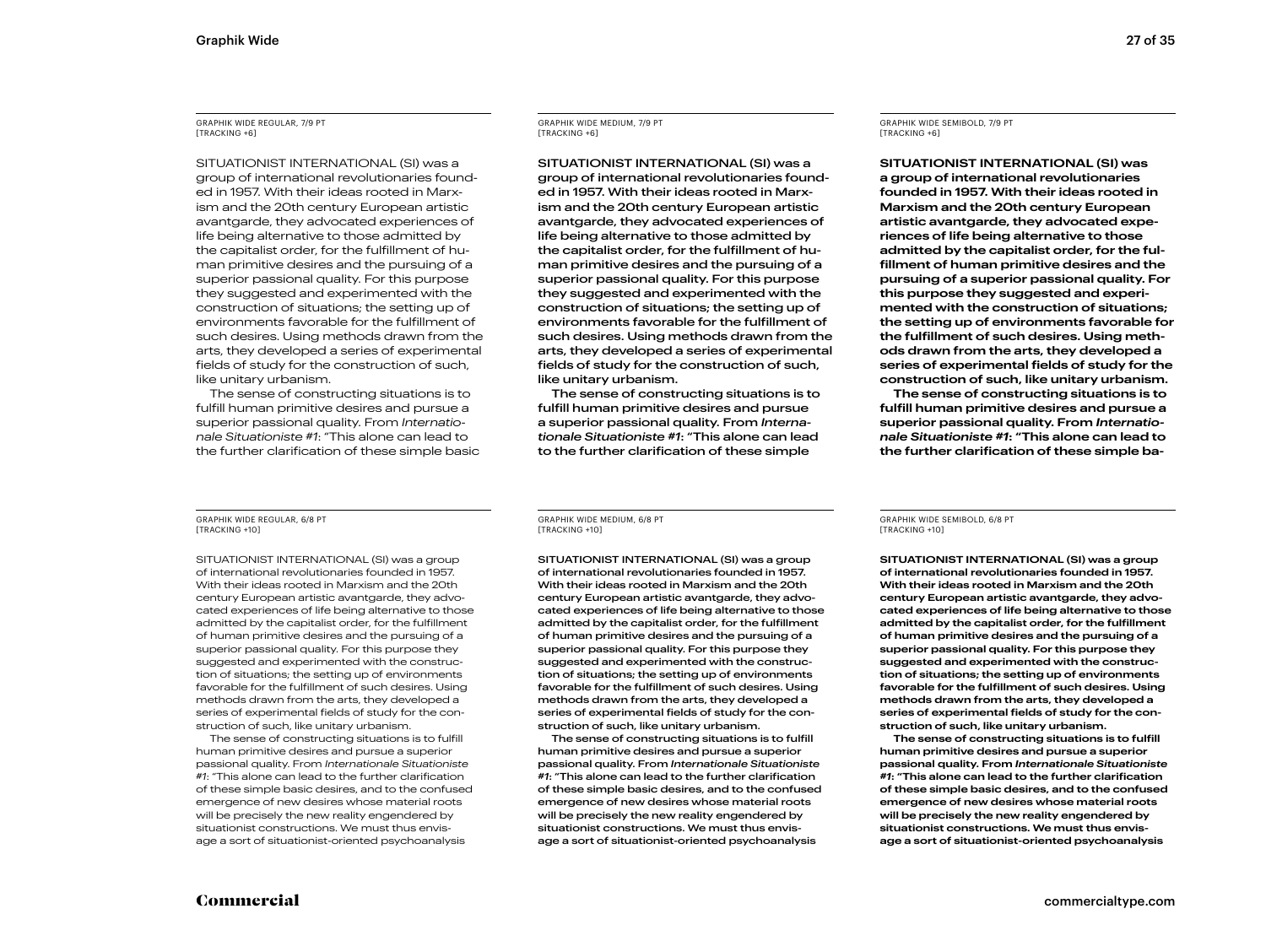The Spanish War, which began in 1739, and the French war which soon followed it occasioned further increase of the debt, which, on the 31st of December 1748, after the war had been concluded by the Treaty of Aix-la-Chapelle, amounted to £78,293,313. The most profound peace of seventeen years continuance had taken no more than £8,328,354 from it. A war of less than nine years' continuance added £31,338,689 to it. (Refer to James Postlethwaite's *The History of the Public Revenue.*) During the administration of Mr. Pelham, the interest of the public debt was reduced, or at least measures were taken for reducing it, from four to three per cent; the sinking fund was increased, and some part of the public debt was paid off. In 1755, before the

GRAPHIK WIDE REGULAR, 9/13 PT GRAPHIK WIDE REGULAR, 9/14 PT

The Spanish War, which began in 1739, and the French war which soon followed it occasioned further increase of the debt, which, on the 31st of December 1748, after the war had been concluded by the Treaty of Aix-la-Chapelle, amounted to £78,293,313. The most profound peace of seventeen years continuance had taken no more than £8,328,354 from it. A war of less than nine years' continuance added £31,338,689 to it. (Refer to James Postlethwaite's *The History of the Public Revenue.*) During the administration of Mr. Pelham, the interest of the public debt was reduced, or at least measures were taken for reducing it, from four to three per cent; the sinking fund was increased, and some part of the public debt was paid off. In 1755, before the

#### GRAPHIK WIDE REGULAR, 9/11 PT GRAPHIK WIDE REGULAR, 9/12 PT

The Spanish War, which began in 1739, and the French war which soon followed it occasioned further increase of the debt, which, on the 31st of December 1748, after the war had been concluded by the Treaty of Aix-la-Chapelle, amounted to £78,293,313. The most profound peace of seventeen years continuance had taken no more than £8,328,354 from it. A war of less than nine years' continuance added £31,338,689 to it. (Refer to James Postlethwaite's *The History of the Public Revenue.*) During the administration of Mr. Pelham, the interest of the public debt was reduced, or at least measures were taken for reducing it, from four to three per cent; the sinking fund was increased, and some part of the public debt was paid off. In 1755, before the

The Spanish War, which began in 1739, and the French war which soon followed it occasioned further increase of the debt, which, on the 31st of December 1748, after the war had been concluded by the Treaty of Aix-la-Chapelle, amounted to £78,293,313. The most profound peace of seventeen years continuance had taken no more than £8,328,354 from it. A war of less than nine years' continuance added £31,338,689 to it. (Refer to James Postlethwaite's *The History of the Public Revenue.*) During the administration of Mr. Pelham, the interest of the public debt was reduced, or at least measures were taken for reducing it, from four to three per cent; the sinking fund was increased, and some part of the public debt was paid off. In 1755, before the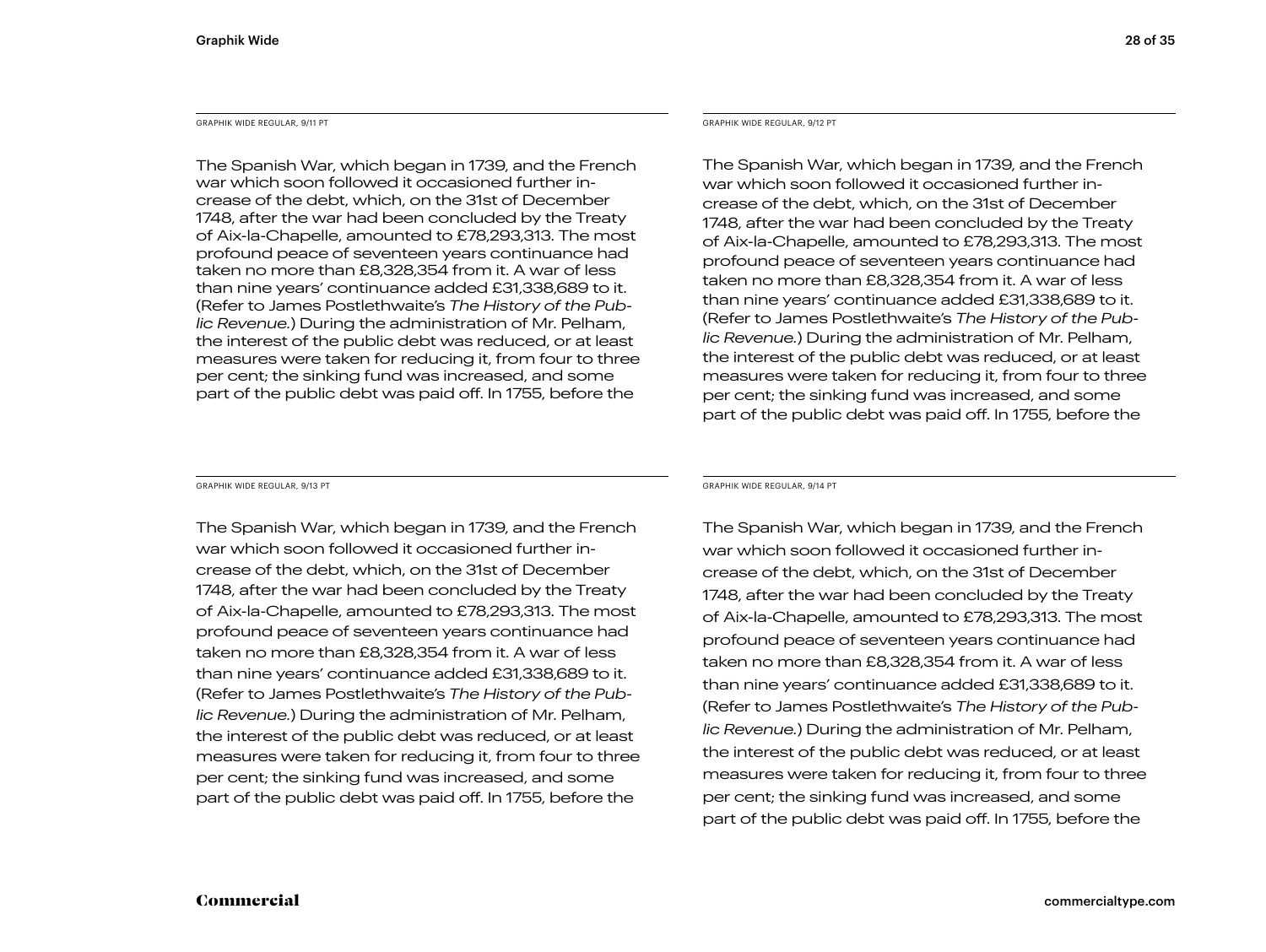#### ČESKÝ (CZECH) GRAPHIK WIDE REGULAR, REGULAR ITALIC, 9/12 PT

Ačkoli klimšova nenapsala knih mnoho, přece zná ji ta naše četbychtivá mládež tuze dobře. Zná ji zejména z knih: Z jara do léta, Kniha báchorek, Paleček a Malenka, Z ráje, Rodinná skřínka a j., a pak z různých časopisů pro mládež, do nichž velice pilně přispívá. Její práce vesměs děti naše rády čítají, poněvadž skutečně vynikají vším, čeho se na dobré četbě žádá. *Však Klimšova také pracuje s láskou, pracuje opravdově vážně a nevydá nic na světlo, co by důkladně nepodrobila soudu svému i soudu jiných*. A to právě dodává jejím prácem té pravé ceny. Nuže seznammež se se životem této tiché a skromné pracovnice, seznammež se i s jejími pěknými spisy. Klimšova narodila se 7. dne měsíce prosince roku 1851. v Poličce. Otec její byl dosti zámožným a váženým měšťanem, měltě v Poličce dům a byl dlou-

#### DANSK (DANISH) GRAPHIK WIDE REGULAR, REGULAR ITALIC, 9/12 PT

Der var en lille havfisk af god familie, navnet husker jeg ikke, det må de lærde sige dig. Den lille fisk havde attenhundrede søskende, alle lige gamle; de kendte ikke deres fader eller moder, de måtte straks skøtte sig selv og svømme om, men det var en stor fornøjelse; vand havde de nok at drikke, hele verdenshavet, føden tænkte de ikke på, den kom nok; hver ville følge sin lyst, hver ville få sin egen historie, ja det tænkte heller ingen af dem på. *Solen skinnede ned i vandet, det lyste om dem, det var så klart, det var en verden med de forunderligste skabninger*, og nogle så gruelig store, med voldsomme gab, de kunne sluge de attenhundrede søskende, men det tænkte de heller ikke på, for ingen af dem var endnu blevet slugt. De små svømmede sammen, tæt op til hverandre, som sildene og makrel-

DEUTSCH (GERMAN) GRAPHIK WIDE REGULAR, REGULAR ITALIC, 9/12 PT

Sehen wir das Gesamtbild unseres heutigen Lebens nur mit unseren Augen an, so können wir die Folgerung ziehen, daß dieses Gebilde einen chaotischen Charakter trägt, und es kann uns nicht wundern, daß diejenigen, welche sich in diesem scheinbaren Chaos unwohl fühlen, der Welt entfliehen oder sich in geistigen Abstraktionen verlieren wollen. *Doch jedenfalls muß es uns klar sein, daß diese Flucht vor der Wirklichkeit ein ebenso großer Irrtum ist wie jene Anlehnung an den reinsten Materialismus*. Weder die Flucht in das Mittelalter, noch der von verschiedenen Kunsthistorikern empfohlene Wiederaufbau des Olympos kann und die Lösung bringen. Unsere Zeit hat eine andere Mission zu erfüllen als die des Mittelalters und des Hellenismus. Um die Aufgabe unserer Zeit richtig zu ver-

#### ESPAÑOL (SPANISH) GRAPHIK WIDE REGULAR, REGULAR ITALIC, 9/12 PT

En esta conferencia no pretendo, como en anteriores, definir, sino subrayar; no quiero dibujar, sino sugerir. Animar, en su exacto sentido. Herir pájaros soñolientos. Donde haya un rincón oscuro, poner un reflejo de nube alargada y regalar unos cuantos espejos de bolsillo a las señoras que asisten. *He querido bajar a la ribera de los juncos. Por debajo de las tejas amarillas*. A la salida de las aldeas, donde el tigre se come a los niños. Estoy en este momento lejos del poeta que mira el reloj, lejos del poeta que lucha con la estatua, que lucha con el sueño, que lucha con la anatomía; he huido de todos mis amigos y me voy con aquel muchacho que se come la fruta verde y mira cómo las hormigas devoran al pájaro aplastado por el automóvil. Por las calles más puras del pueblo me encontraréis; por el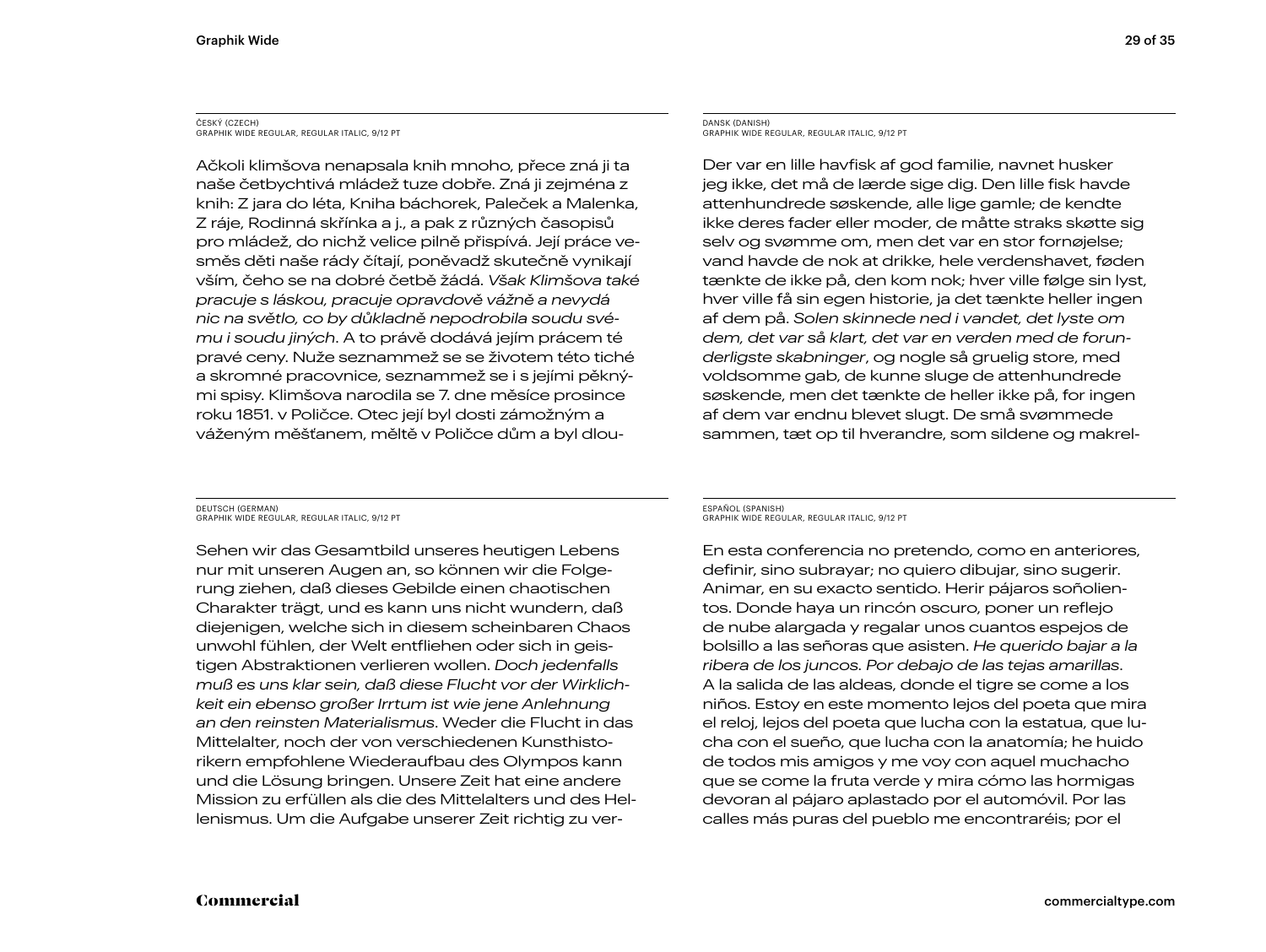#### FRANÇAIS (FRENCH) GRAPHIK WIDE REGULAR, REGULAR ITALIC, 9/12 PT

Dada a son origine dans le dictionnaire. C'est terriblement simple. En français cela signifie «cheval de bois». En allemand «va te faire, au revoir, à la prochaine». En roumain «oui en effet, vous avez raison, c'est ça, d'accord, vraiment, on s'en occupe», etc. *C'est un mot international. Seulement un mot et ce mot comme mouvement.* Très facile à comprendre. Lorsqu'on en fait une tendance artistique, cela revient à vouloir supprimer les complications. Psychologie Dada. Allemagne Dada y compris indigestions et crampes brouillardeuses, littérature Dada, bourgeoisie Dada et vous, très vénérés poètes, vous qui avez toujours fait de la poésie avec des mots, mais qui n'en faites jamais du mot lui-même, vous qui tournez autour d'un simple point en poétisant. Guerre mondiale Dada et pas de

#### ITALIANO (ITALIAN) GRAPHIK WIDE REGULAR, REGULAR ITALIC, 9/12 PT

Dapprima, ripetendendo l'errore commesso in gioventù, scrisse di animali che conosceva poco, e le sue favole risonarono di ruggiti e barriti. Poi si fece più umano, se così si può dire, scrivendo degli animali che credeva di conoscere. *Così la mosca gli regalò una gran quantità di favole dimostrandosi un animale più utile di quanto si creda*. In una di quelle favole ammirava la velocità del dittero, velocità sprecata perchè non gli serviva nè a raggiungere la preda nè a garantire la sua incolumità. Qui faceva la morale una testuggine. Un'altra favola esaltava la mosca che distruggeva le cose sozze da essa tanto amate. Una terza si meravigliava che la mosca, l'animale più ricco d'occhi, veda tanto imperfettamente. Infine una raccontava di un uomo che, dopo di aver schiacciato una mosca no-

MAGYAR (HUNGARIAN) GRAPHIK WIDE REGULAR, REGULAR ITALIC, 9/12 PT

Hajnali két órakor a segédtiszt belépett a tábornok szobájába és jelentette, hogy a járőrök elindultak a hodricsi úton. Az asztalra állított petróleumlámpa körül szétteregetett tereprajzok és jelentések hevertek, rajtuk keresztbe dobva egy ezüstgombos lovaglópálca. A tábornok a szoba közepén állt és hideg arccal hallgatta a segédtiszt szavait. Kurtára nyírt szakála rőtesen csillogott a lámpafényben. *Aranykeretes szemüvege mögül jeges nyugalommal csillámlottak elő kék szemei.* Csupa energia volt ez a hat láb magas, karcsú ember, aki egy hónap előtt vette át a feldunai hadtest parancsnokságát. De most mégis, mintha valami fáradtságot vagy inkább fásultságot árultak volna el mozdulatai. Némán bólintott s mikor a segédtiszt mögött becsukódott az ajtó, kimerülten dobta magát

#### POLSKI (POLISH) GRAPHIK WIDE REGULAR, REGULAR ITALIC, 9/12 PT

Od wczoraj jakiś niepokój panuje w uliczce. Stary Mendel dziwi się i częściej niż zwykle nakłada krótką łajkę patrząc w okno. Tych ludzi nie widział on tu jeszcze. Gdzie idą? Po co przystają z robotnikami, śpieszącymi do kopania fundamentów pod nowy dom niciarza Greulicha? Skąd się tu wzięły te obszarpane wyrostki? Dlaczego patrzą tak po sieniach? Skąd mają pieniądze, że idą w pięciu do szynku? Stary Mendel kręci głową, smokcząc mały, silnie wygięty wiśniowy cybuszek. *On zna tak dobrze tę uliczkę cichą. Jej fizjonomię, jej ruch.* jej głosy, jej tętno. Wie, kiedy zza którego węgła wyjrzy w dzień pogodny słońce; ile dzieci przebiegnie rankiem, drepcąc do ochronki, do szkoły; ile zwiędłych dziewcząt w ciemnych chustkach, z małymi blaszeczkami w ręku przejdzie po trzy, po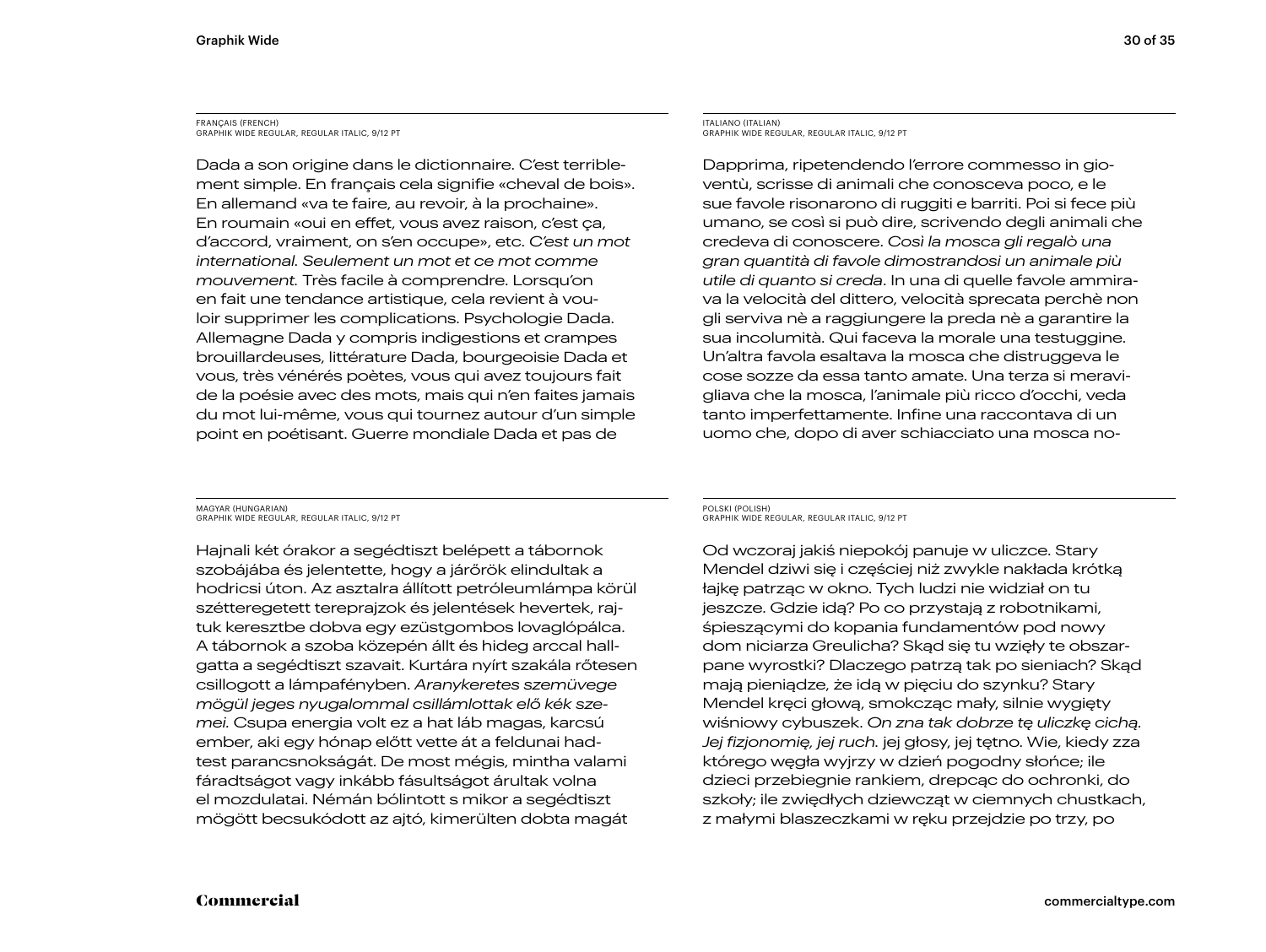#### PORTUGUÊS (PORTUGUESE) GRAPHIK WIDE REGULAR, REGULAR ITALIC, 9/12 PT

D. Benedita levantou-se, no dia seguinte, com a idéia de escrever uma carta ao marido, uma longa carta em que lhe narrasse a festa da véspera, nomeasse os convivas e os pratos, descrevesse a recepção noturna, e, principalmente, desse notícia das novas relações com D. Maria dos Anjos. A mala fechava-se às duas horas da tarde, *D. Benedita acordara às nove, e, não morando longe (morava no Campo da Aclamação), um escravo levaria a carta ao correio muito a tempo.* Demais, chovia; D. Benedita arredou a cortina da janela, deu com os vidros molhados; era uma chuvinha teimosa, o céu estava todo brochado de uma cor pardo-escura, malhada de grossas nuvens negras. Ao longe, viu flutuar e voar o pano que cobria o balaio que uma preta levava à cabeça: concluiu que ventava.

#### SUOMI (FINNISH) GRAPHIK WIDE REGULAR, REGULAR ITALIC, 9/12 PT

He olivat ystäviä ystävyydessä, joka oli läheisempää kuin veljeys. Nello oli pieni Ardennelainen — Patras suuri Flamandilainen. He olivat saman ikäisiä vuosilla mitattuna, mutta kuitenkin toinen oli vielä nuori, toinen oli jo vanha. He olivat asuneet yhdessä koko ikänsä; molemmat he olivat orpoja ja kurjia sekä saivat leipänsä samasta kädestä. *Se oli ollut heidän siteensä alku, heidän ensimmäinen sympatian säikeensä;* se oli vahvistunut päivä päivältä ja kasvanut heidän mukanaan kiinteänä ja erottamattomana niin, että he alkoivat rakastaa toisiansa erittäin paljon. Heidän kotinsa oli pieni mökki pienen Flamandilaisen kylän reunalla, peninkulman päässä Antverpenistä. Kylä sijaitsi leveiden laidunkaistaleiden ja viljavainioiden välissä, ja sen läpi virtaavan suuren kanavan reunamilla kasvoi pitkät

SVENSKA (SWEDISH) GRAPHIK WIDE REGULAR, REGULAR ITALIC, 9/12 PT

Klockan var mellan åtta och nio den vackra majmorgonen, då Arvid Falk efter scenen hos brodern vandrade gatorna framåt, missnöjd med sig själv, missnöjd med brodern och missnöjd med det hela. Han önskade att det vore mulet och att han hade dåligt sällskap. Att han var en skurk, det trodde han icke fullt på, *men han var icke nöjd med sig själv, han var så van att ställa höga fordringar på sig,* och han var inlärd att i brodern se ett slags styvfar, för vilken han hyste stor aktning, nästan vördnad. Men även andra tankar döko upp och gjorde honom bekymrad. Han var utan pengar och utan sysselsättning. Detta senare var kanske det värsta ty sysslolösheten var honom en svår fiende, begåvad med en aldrig vilande fantasi som han var. Under ganska obehagliga funderingar hade han kommit ner

#### TÜRKÇE (TURKISH) GRAPHIK WIDE REGULAR, REGULAR ITALIC, 9/12 PT

Sadık genç, araladığı kapıyı çekince, yine birden kararan sanduka sükunu içinde, İskender Paşa, galeyansız ibadetine başlardı. Artık dünyaya dair hiçbir ümidi kalmamıştı. İstediği yalnız bir iman selametiydi. *Vâkıa korkak bir adam değildi. Ama, muhakkak bir ölümü her gün, her saat, her dakika, hatta her saniye beklemek… Onun cesaretini kırmış, sinirlerini zayıflatmıştı.* Düşündükçe, ensesinde soğuk bir satırın sarih temasını duyar gibi oluyordu. Bu sarih temas silinirken karşısına kendi boğuk hayali gelirdi; gözleri patlamış, kavuğu bir tarafa yuvarlanmış, boynu yağlı bir kement ile sıkılmış, ayağından pabuçları çıkmış, ipek kuşağı çözülmüş, karanlık, köpüklü ağzından siyah dili sarkmış bir naaş… İskender Paşa'nın yerde sürünen ölüsü! Titrer, gözlerini oğuşturur, yine salât-ü selamlarını çekmeye başlardı.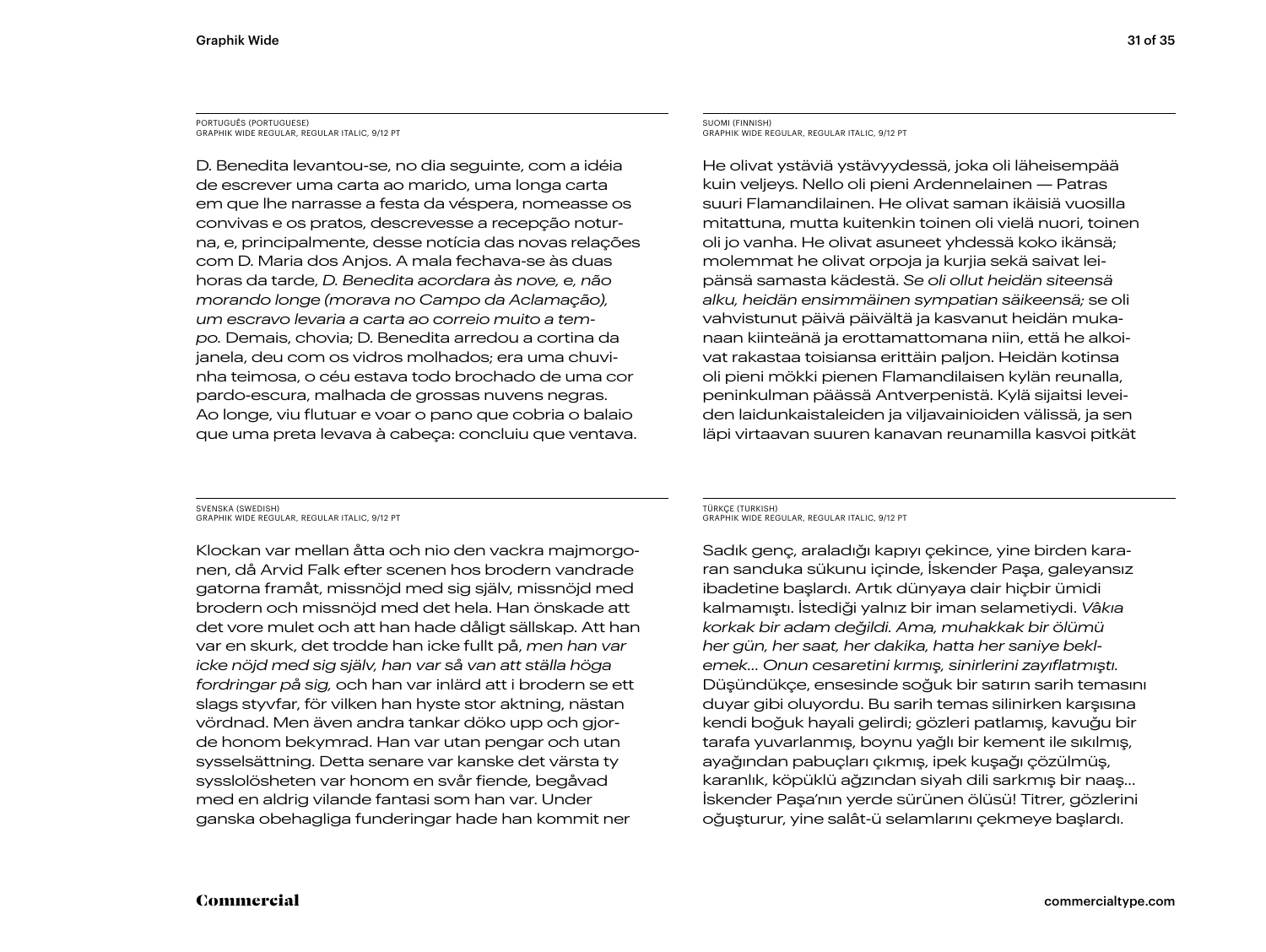| <b>UPPERCASE</b>                               | <b>ABCDEFGHIJKLMNOPQRSTUVWXYZ</b>                                                                                             |  |  |  |
|------------------------------------------------|-------------------------------------------------------------------------------------------------------------------------------|--|--|--|
| LOWERCASE                                      | abcdefghijklmnopqrstuvwxyz                                                                                                    |  |  |  |
| STANDARD PUNCTUATION                           | ¡!¿?.,:;-——()[]{}/ \&@*""′′`",«»↔ §•¶†‡©®®™                                                                                   |  |  |  |
| ALL CAP PUNCTUATION                            | i¿----()[]{}/ \@«»<>                                                                                                          |  |  |  |
| LIGATURES                                      | ff fi fl                                                                                                                      |  |  |  |
| PROPORTIONAL LINING<br>default figures         | \$£€¥1234567890¢f%‰ <sup>ao#</sup> °<+=-×÷>≤≈≠±≥'″                                                                            |  |  |  |
| <b>TABULAR LINING</b>                          | \$£€¥1234567890¢f%‰<+=-×÷>≤≈≠±≥                                                                                               |  |  |  |
| PREBUILT FRACTIONS                             | $\frac{1}{2}$ $\frac{1}{3}$ $\frac{2}{3}$ $\frac{1}{4}$ $\frac{3}{4}$ $\frac{1}{8}$ $\frac{3}{8}$ $\frac{5}{8}$ $\frac{7}{8}$ |  |  |  |
| <b>NUMERATORS &amp;</b><br><b>DENOMINATORS</b> | $-1234567890\%$ 1234567890                                                                                                    |  |  |  |
| <b>SUPERSCRIPT &amp;</b><br><b>SUBSCRIPT</b>   | $H^{1234567890}$ $H_{1234567890}$                                                                                             |  |  |  |
| STYLISTIC ALTERNATES                           | at ß ":"""", ĢĶĻŅŖŞŢ áăâäàāqåãģķļņŗṣṭţţţŧ                                                                                     |  |  |  |
| <b>ACCENTED UPPERCASE</b>                      | ÁÂÀÄÅÃĂĀĄÅÆÆÇĆČĈĊĎĐÉÊÈËĔĒĘĞĜĢĠ<br>ĦĤĺĨÌĬĨĴĨĶŁĹĽĻĿÑŃŇŅŊÓÔÒÖŐŐŌØØŒŔŘŖŠ<br>ŚŞŜŞÞŤŢŦÚÛÙÜŬŰŨŲŮŨŴŴŴŴÝŶŸŸIJŽŹŻ                       |  |  |  |
| <b>ACCENTED LOWER CASE</b>                     | áâàäåãããąåææçćčĉċďđðéêèëĕėēęğĝģġħĥım̃iïį<br>ĩĩĵjķłĺľļŀñńňņ'nŋóôòöõőōøǿœŕřŗßšśşŝşþťţŧúûùüŭű<br>ūyůũẃŵẁẅýŷỳÿijžźż               |  |  |  |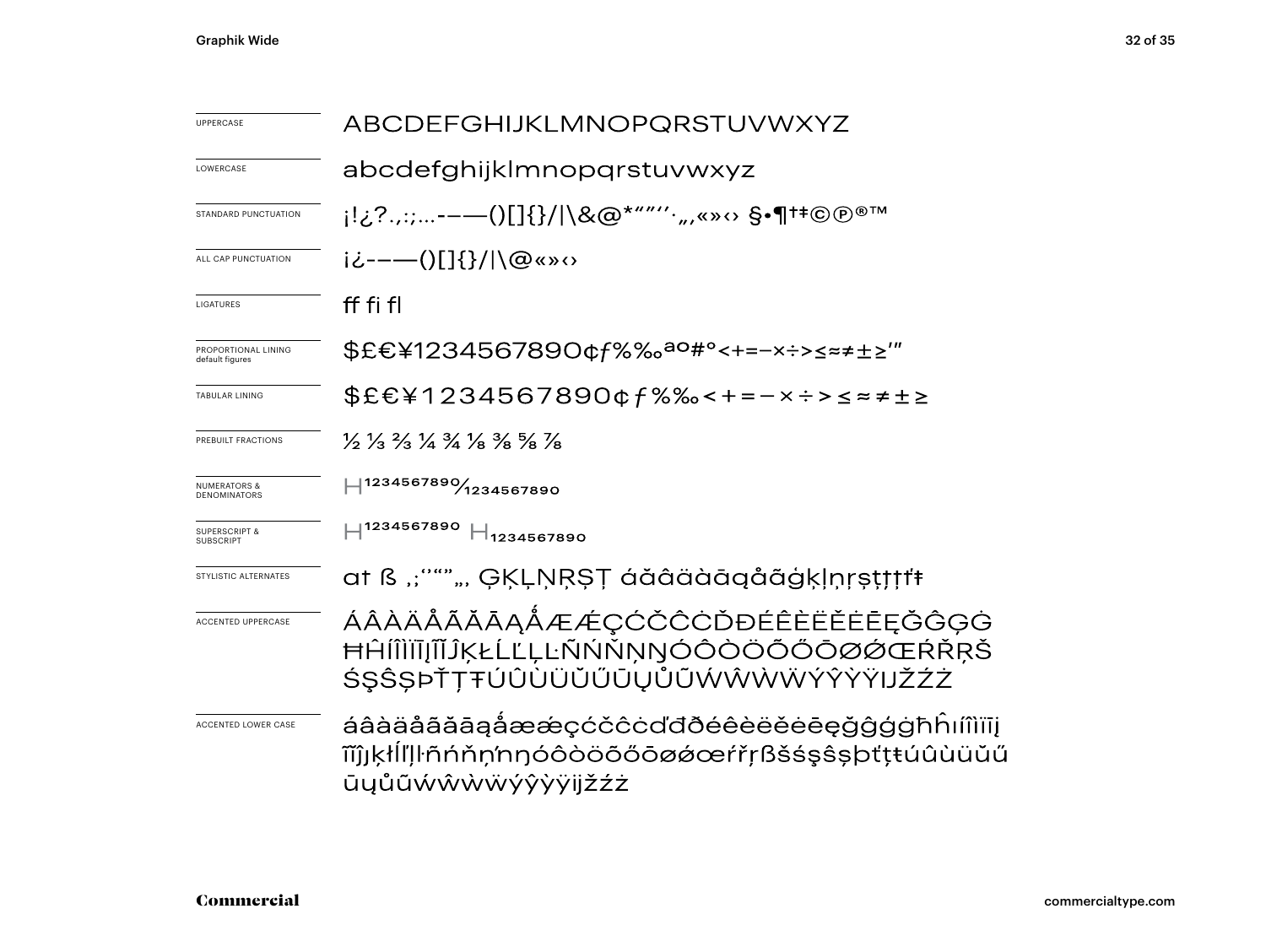| UPPERCASE                                      | <i>ABCDEFGHIJKLMNOPQRSTUVWXYZ</i>                                                                               |  |  |  |
|------------------------------------------------|-----------------------------------------------------------------------------------------------------------------|--|--|--|
| LOWERCASE                                      | abcdefghijklmnopqrstuvwxyz                                                                                      |  |  |  |
| STANDARD PUNCTUATION                           | ¡!¿?.,:;-——()[]{}/ \&@*"″′′`",«»↔ §•¶†‡©®®™                                                                     |  |  |  |
| ALL CAP PUNCTUATION                            | j¿--—()[]{}/ \@«»<>                                                                                             |  |  |  |
| LIGATURES                                      | ff fi fl                                                                                                        |  |  |  |
| PROPORTIONAL LINING<br>default figures         | \$£€¥1234567890¢f%‰ <sup>ao#</sup> °<+=-×÷>≤≈≠±≥‴                                                               |  |  |  |
| <b>TABULAR LINING</b>                          | $$E&E&1234567890&f%&c+-x&c=z+12$                                                                                |  |  |  |
| PREBUILT FRACTIONS                             | 1/2 1/3 2/3 1/4 3/4 1/8 3/8 3/8 1/8                                                                             |  |  |  |
| <b>NUMERATORS &amp;</b><br><b>DENOMINATORS</b> | $H^{1234567890}$ 1234567890                                                                                     |  |  |  |
| <b>SUPERSCRIPT &amp;</b><br><b>SUBSCRIPT</b>   | $H^{1234567890}$ $H_{1234567890}$                                                                               |  |  |  |
| STYLISTIC ALTERNATES                           | at ß ":"""", ĢĶĻŅŖŞŢ áăâäàāqåãģķļņŗṣṭṭṭṭŧ                                                                       |  |  |  |
| <b>ACCENTED UPPERCASE</b>                      | ÁÂÀÄÅÃĂĀĄÅÆÆÇĆČĈĊĎĐÉÊÈËĔĒĒĘĞĜĢĠĦ<br>ĤĺÎÌĬĪJĨĬĴĶŁĹĽĻĿÑŃŇŅŊÓÔÒÖÕŐŌØØŒŔŘŖŠŚŞ<br>ŜSÞŤŢŦÚÛÙÜŬŰŨŲŮŨŴŴŴŴÝŶŶŸIJŽŹŻ      |  |  |  |
| <b>ACCENTED LOWER CASE</b>                     | áâàäåããāąåææçćčĉċďđðéêèëĕēęğĝģġħĥıíîìiījîĩ<br>ĵıkłĺľļŀñńňņ'nŋóôòöõőōøǿœŕřŗßšśşŝṣþťṭŧúûùüŭűū<br>ŲŮŨŴŴŴŴÝŶŶŸijŽŹŻ |  |  |  |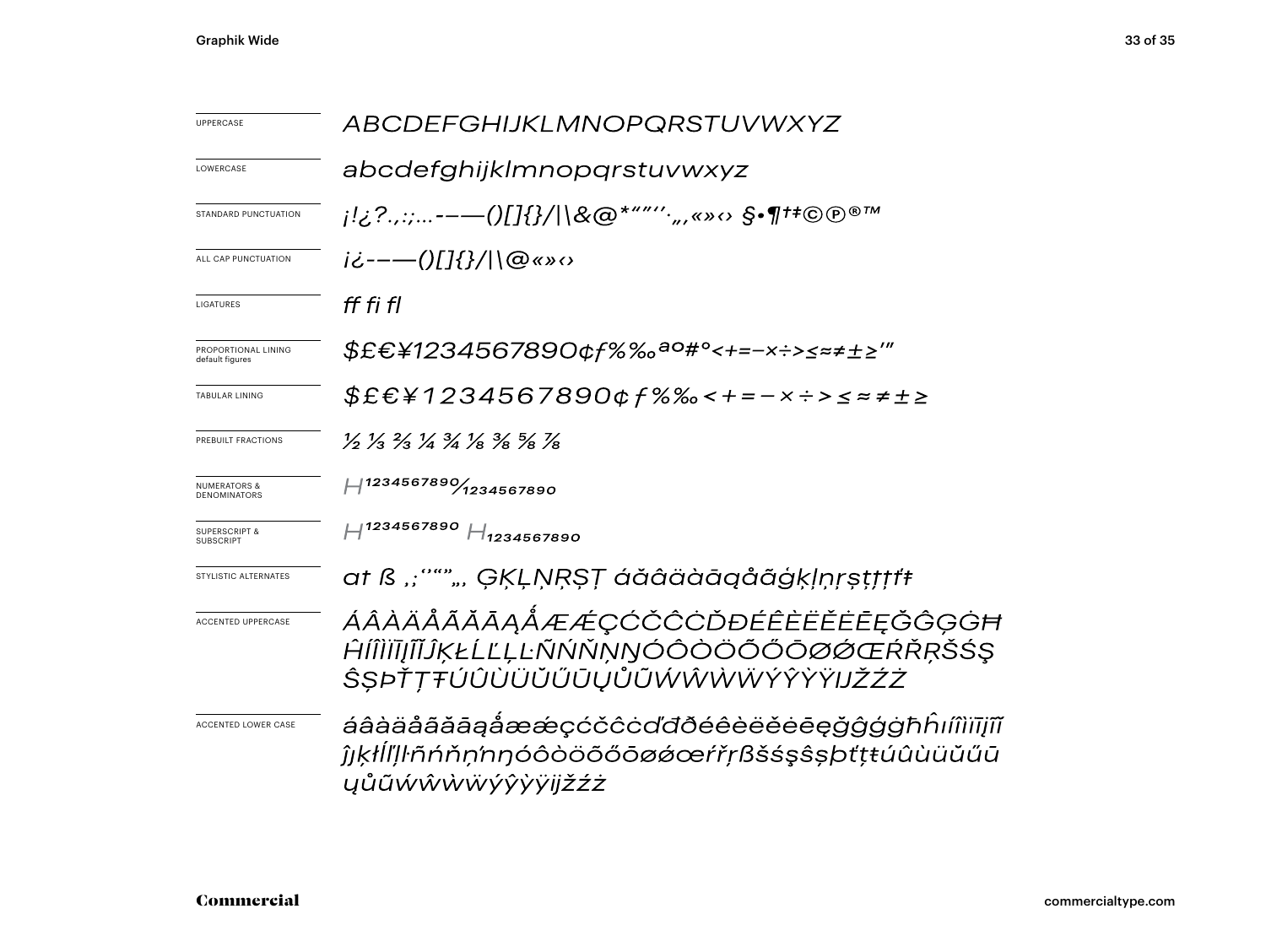| <b>OPENTYPE FEATURES</b><br><b>FAMILY WIDE</b>               | <b>DEACTIVATED</b>                                                                             |                                        | <b>ACTIVATED</b>                            |                                        |  |
|--------------------------------------------------------------|------------------------------------------------------------------------------------------------|----------------------------------------|---------------------------------------------|----------------------------------------|--|
| <b>ALL CAPS</b><br>opens up spacing, moves<br>punctuation up |                                                                                                | ¿¡Fish & «Chip» Platters @ £24.51!?    | LIFISH & «CHIP» PLATTERS @ £24.51!?         |                                        |  |
| PROPORTIONAL LINING<br>default figures                       | Original Price:                                                                                | \$823,460 €641,897                     | Original Price:                             | \$823,460 €641,897                     |  |
|                                                              | Sale Price:                                                                                    | \$217,031 £319,215                     | Sale Price:                                 | \$217,031 £319,215                     |  |
| <b>TABULAR LINING</b>                                        | <b>Original Price:</b>                                                                         | \$823,460 €641,897                     | Original Price:                             | \$823,460 €641,897                     |  |
|                                                              | Sale Price:                                                                                    | \$217,031 £319,215                     | Sale Price:                                 | \$217,031 £319,215                     |  |
| <b>FRACTIONS</b><br>ignores numeric date format              | 21/03/10 5/23/2018 and 21/18 46/93                                                             |                                        | 21/03/10 5/23/2018 and 21/ <sub>8</sub> 4%  |                                        |  |
| SUPERSCRIPT/SUPERIOR                                         | $x158 + y23 \times z18 - a4260$                                                                |                                        | $X^{158} + Y^{23} \times Z^{18} - Q^{4260}$ |                                        |  |
| SUBSCRIPT/INFERIOR                                           | $x158 \div y23 \times z18 - a4260$<br>$X_{158} \div Y_{23} \times Z_{18} = \mathcal{C}_{4260}$ |                                        |                                             |                                        |  |
| <b>DENOMINATOR</b><br>for making arbitrary fractions         | 0123456789 0123456789                                                                          |                                        |                                             | 0123456789 0123456789                  |  |
| <b>NUMERATOR</b><br>for making arbitrary fractions           | 0123456789 0123456789                                                                          |                                        | 0123456789 0123456789                       |                                        |  |
| <b>LANGUAGE FEATURE</b><br>Română (Romanian) s accent        |                                                                                                | ÎNSUȘI lărgește științifice conștiința |                                             | INSUȘI lărgește științifice conștiința |  |

#### **OPENTYPE FEATURES** ROMAN & ITALIC

**DEACTIVATED**

| STYLISTIC SET 01 |  |
|------------------|--|
| alternate a      |  |
|                  |  |

STYLISTIC SET 02 alternate t

STYLISTIC SET 03 alternate ß

STYLISTIC SET 05 rounded commas and quotes

STYLISTIC ALTERNATES Illustrator/Photoshop

Start a most volatile Beckettian reality Start a most volatile Beckettian reality Michels fünfzig größte Gasschweißer Michels fünfzig größte Gasschweißer "Wonderful; let's do it," he proclaimed "Wonderful; let's do it," he proclaimed

#### **ACTIVATED**

Platte's grand visual accompaniment Platte's grand visual accompaniment Naturally started an available größen Naturally started an available größen